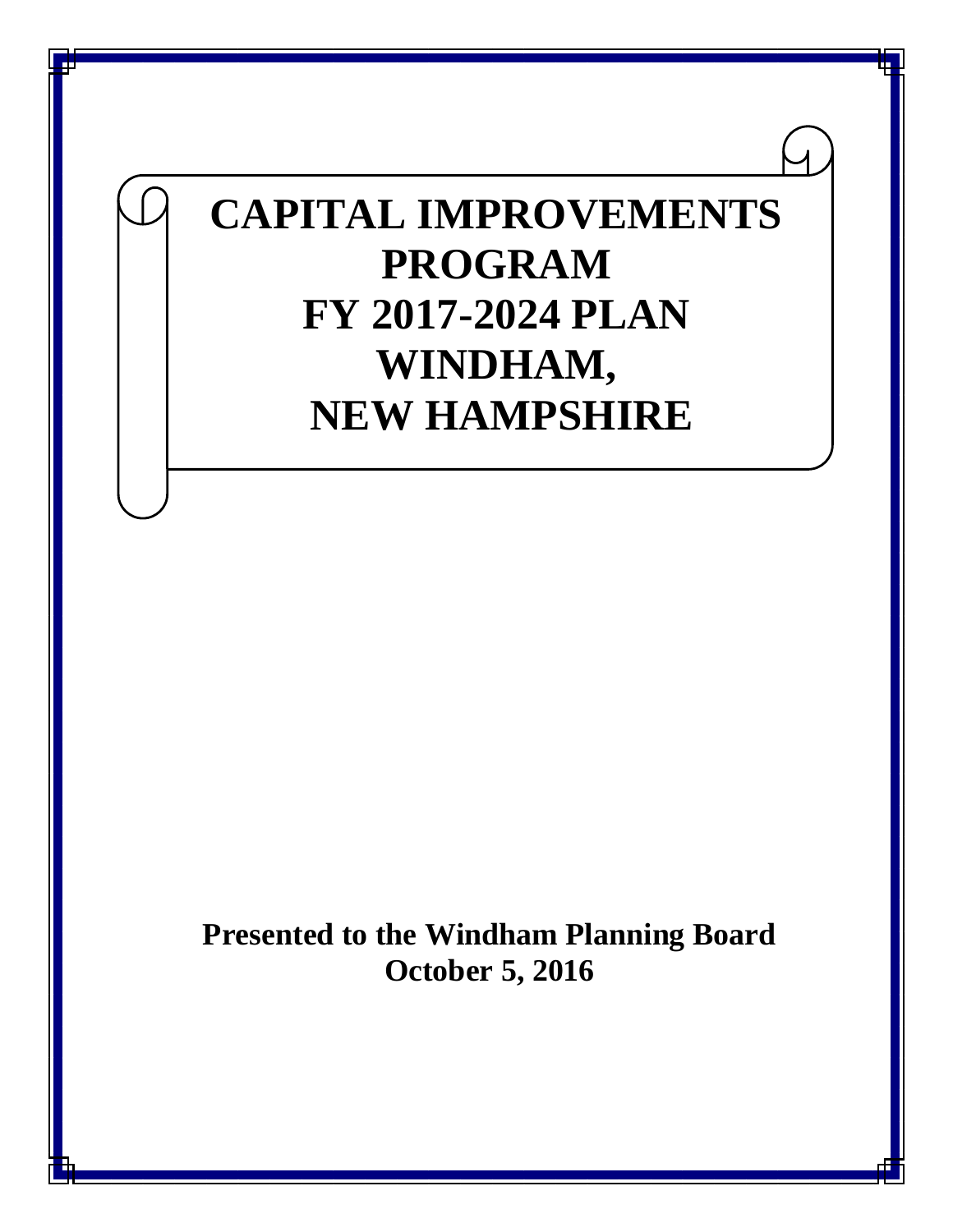# **TABLE OF CONTENTS**

| <b>Section</b>    | <b>Topic</b>                                               | <b>Page</b>    |
|-------------------|------------------------------------------------------------|----------------|
| I.                | Introduction                                               | 3              |
|                   | The Capital Improvements Program:                          |                |
|                   | Purpose and Description                                    | 3              |
|                   | Membership                                                 | 3              |
|                   | <b>Meeting Schedule</b>                                    | 3              |
|                   | <b>Expenditure Types</b>                                   | $\overline{4}$ |
|                   | <b>CIP</b> Advantages                                      | $\overline{4}$ |
|                   | <b>CIP Process</b>                                         | $\overline{4}$ |
| II.               | Background: CIP 2017 Plan                                  |                |
|                   | Method of Classification and<br>A <sub>1</sub>             |                |
|                   | Prioritization of Capital Projects                         | 5              |
|                   | <b>B.</b><br>Year 2017 Available Capital Improvement Funds | 5              |
| III.              | CIP FY 2017 Plan                                           | 6              |
|                   |                                                            |                |
| IV.               | $CIP FY 2017 - 2024$ Appropriation Chart                   | 7              |
| V.                | Requested Capital Projects and Actions Taken               |                |
|                   | <b>Police Department</b><br>A.                             | 9              |
|                   | <b>B.</b><br>Fire Department                               | 9              |
|                   | $C_{\cdot}$<br><b>Highway Agent</b>                        | 10             |
|                   | Administration/Board of Selectmen<br>D.                    | 12             |
|                   | E.<br>Library                                              | 12             |
|                   | $F_{\cdot}$<br><b>Town Clerk</b>                           | 13             |
|                   | G.<br>Solid Waste Management                               | 13             |
|                   | H.<br>Recreation                                           | 15             |
|                   | I.<br>Rail Trail Alliance                                  | 16             |
|                   | J.<br>IT/GIS                                               | 16             |
|                   | K.<br><b>Windham School District</b>                       | 16             |
|                   | L.<br>Departments/Committees Not Submitting                |                |
|                   | Requests for the FY 2017-2024 CIP                          | 17             |
| <b>Appendices</b> |                                                            |                |

| A. | <b>CIP Sub-Committee Membership</b> |  |
|----|-------------------------------------|--|
| В. | <b>Project Classifications</b>      |  |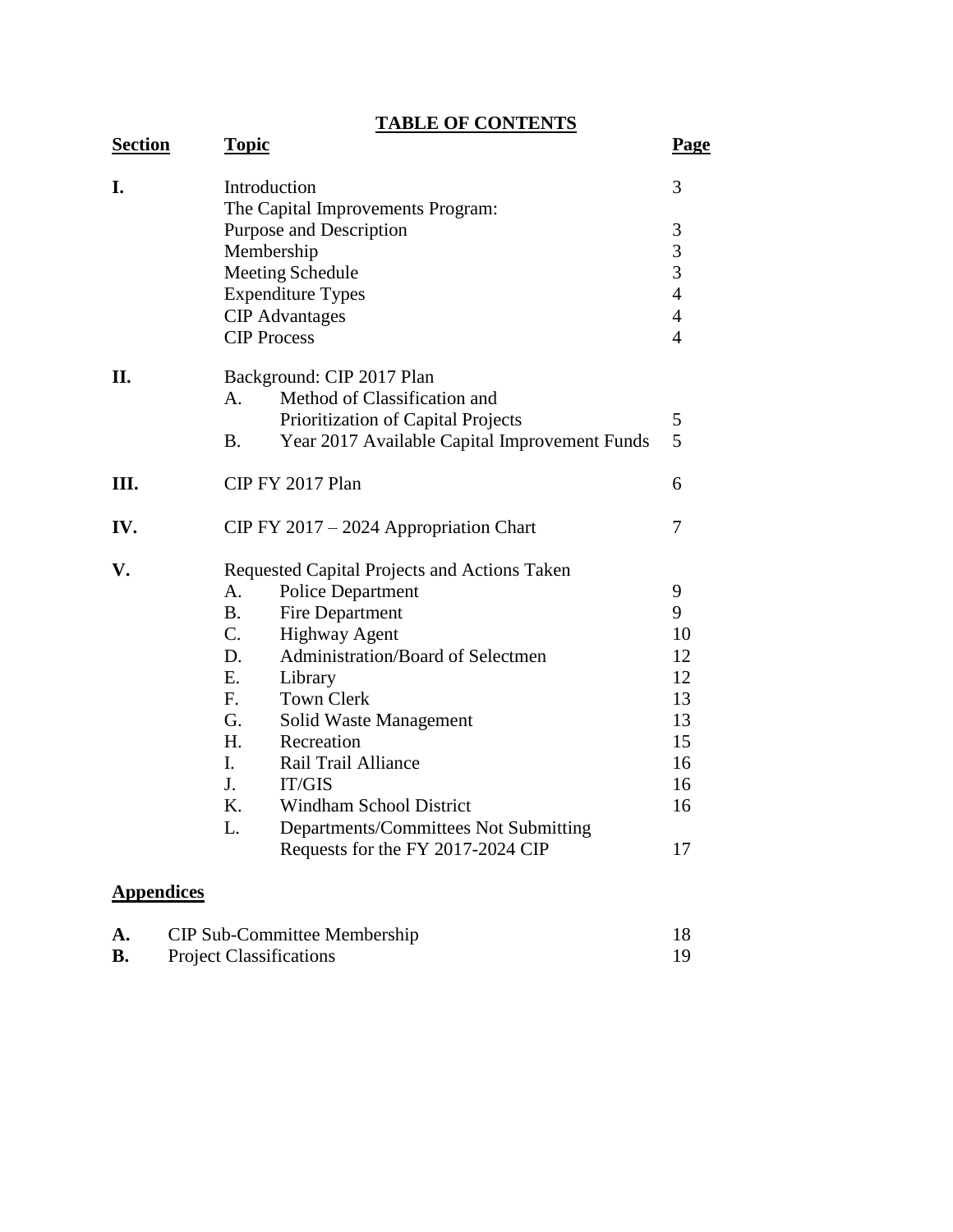# **I. Introduction**

New Hampshire Revised Statutes delegate to the Planning Board the responsibility for preparing a Master Plan to guide the development of the municipality. The Windham Planning Board adopted a Master Plan in 1985 and, has since, updated the plan every five years. The update for the 2005 Master Plan was completed during the first half of calendar year 2005. In January, 2014 the Planning Board reviewed outstanding goals of the 2005 Master Plan and determined which goals to prioritize for accomplishing in 2014. Starting in the late spring 2014, the Board began working with a consultant, the Southern New Hampshire Planning Commission (SNHPC), to begin formulating the 2015 Master Plan Document. Two chapters of the 2015 Master Plan Document have been completed in 2015 with eight more chapters to be completed. A Capital Improvement Program (CIP) is the financial counterpart to a Master Plan. The CIP is a financial master plan for charting a municipality's capital needs over a specified time frame. The programming of capital expenditures into a rational planning and budgeting process is an important management tool for the allocation of tax revenue.

Growth can have a substantial impact on the municipal services and facilities. CIP's have become associated with efforts to manage growth and tax impact. Revised Statutes Annotated 674:22 requires municipalities, which regulate development through a growth management ordinance, to prepare and adopt a Master Plan and a CIP. Although it is a prerequisite of a growth ordinance, a CIP can stand alone on its own merits as a planning tool.

At the 1986 Town meeting, the voters of Windham authorized the Planning Board to prepare a CIP. A Planning Board CIP Sub-Committee was formed to undertake this task. While NH RSA 674:5-8 states that it is the Planning Board which prepares the plan, it is important to involve the Board of Selectmen, School Board, Town department heads, and other Town boards and commissions. Since it is the Selectmen and School Board who prepare the budget in Windham, they are a vital part of the CIP process.

According to the Windham Planning and Zoning Board bylaws, the CIP Sub-Committee's membership is as follows:

- One Selectman appointed by the chairman of the Board of Selectmen whose term shall be one year.
- One School board member appointed by the chairman of the School Board whose term shall be one year.
- Two members of the Planning Board appointed by the chairman of the Planning Board whose term shall be one year.
- Three members of the general public appointed by the chairman of the Planning Board whose terms shall be three years. As of 2015, an alternate citizen member of the committee appointed by the chairman of the Planning Board whose term shall be one year.

Throughout this document, "department" will be used to encompass all town boards, commissions, committees, trustees, and departments.

The CIP Sub-Committee has the following tentative meeting schedule:

| <b>JUNE</b>        | Appoint new members and organize for the coming year.                             |
|--------------------|-----------------------------------------------------------------------------------|
| <b>JULY</b>        | Request written capital project proposals from town departments and School Board. |
| <b>AUGUST/SEPT</b> | Meet with all departments and committees to discuss their capital needs.          |
| <b>SEPTEMBER</b>   | Meet to review submitted capital projects and develop the plan.                   |
| <b>OCTOBER/NOV</b> | Conduct a workshop with the Planning Board followed by final presentation to the  |
|                    | Planning Board and hold a public hearing.                                         |

The Capital Improvements Program is a budgetary document that forecasts major Town expenditures for a legally mandated six-year period. Windham has traditionally created a CIP for a longer eight-year period. A summary analysis of each project is included in the CIP.

#### **The program, when adopted and fully utilized, serves to ensure that the necessary services and facilities to meet the community's needs are provided in accordance with the financial capabilities of Windham**.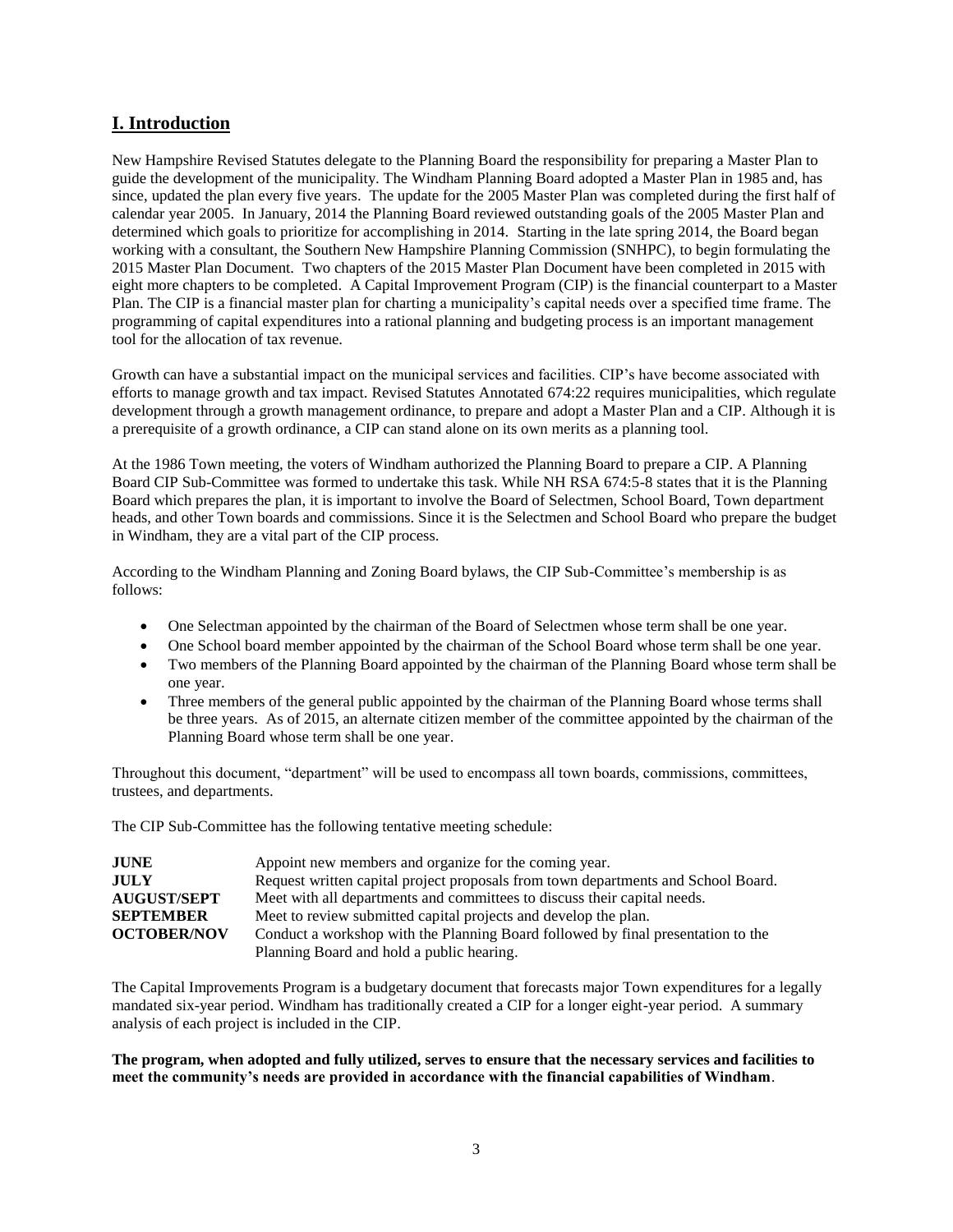For the purpose of this document, a capital improvement is defined as a major expenditure (usually non-recurring) for public facilities costing more than \$50,000. In the previous year the minimum amount for a capital request was \$75,000. The amount was decreased last year.

CIP expenditures are considered beyond the scope of normal annual operating or maintenance expenses. Included are:

- Land acquisition for public purpose
- New buildings or additions
- Vehicles and other machinery with a useful life of greater than five years
- Major building or facility renovations with a useful life of greater than ten years
- Road renovations resulting in long-term improvement in road capacity or conditions
- Special studies such as assessments or a Master Plan
- Studies or architectural plans costing more than \$75,000 for the above capital improvements

A Capital Improvements Program offers many advantages:

- Stabilizes year-to-year variations in capital outlays.
- Makes acquisitions more feasible and defensible (e.g., land for water supply, waste disposal, recreation).
- If used in conjunction with a pooled investment reserve fund, can offset total costs of capital expenditures by reducing interest payments.
- Enables the town to establish growth control measures (in conjunction with a master plan).
- Facilitates implementation of the master plan by scheduling proposed projects over a period of time. The program can eliminate duplication and a random approach to expenditures.
- Furnishes a total picture of the municipality's major needs, discourages piecemeal expenditures and serves to coordinate the activities of various departments.
- Establishes priorities for projects on the basis of needs and cost.

The CIP Annual Process:

- Request from each of the Town departments detailed individual capital improvement requests.
- Schedule presentations, by department, of each request.
- CIP Sub-committee discusses and classifies each request by need and funding amount. (See Section IIA – Method of Classification for definition of need)
- CIP Sub-committee prepares eight year appropriations spreadsheet which is presented to Planning Board.

The Planning Board and the CIP Sub-Committee together review the CIP and make desired revisions. After a public hearing is held, the Planning Board adopts the CIP. The CIP recommendations for the budget for the upcoming year are presented to the Selectmen and School Board for their consideration. The Board of the Selectmen, the School Board, and the electorate, should adopt the first year of the CIP program as the capital budget for that year.

**The capital budget, the school department's operating budget, and the town's operating budget together make up the total municipal budget for the year.**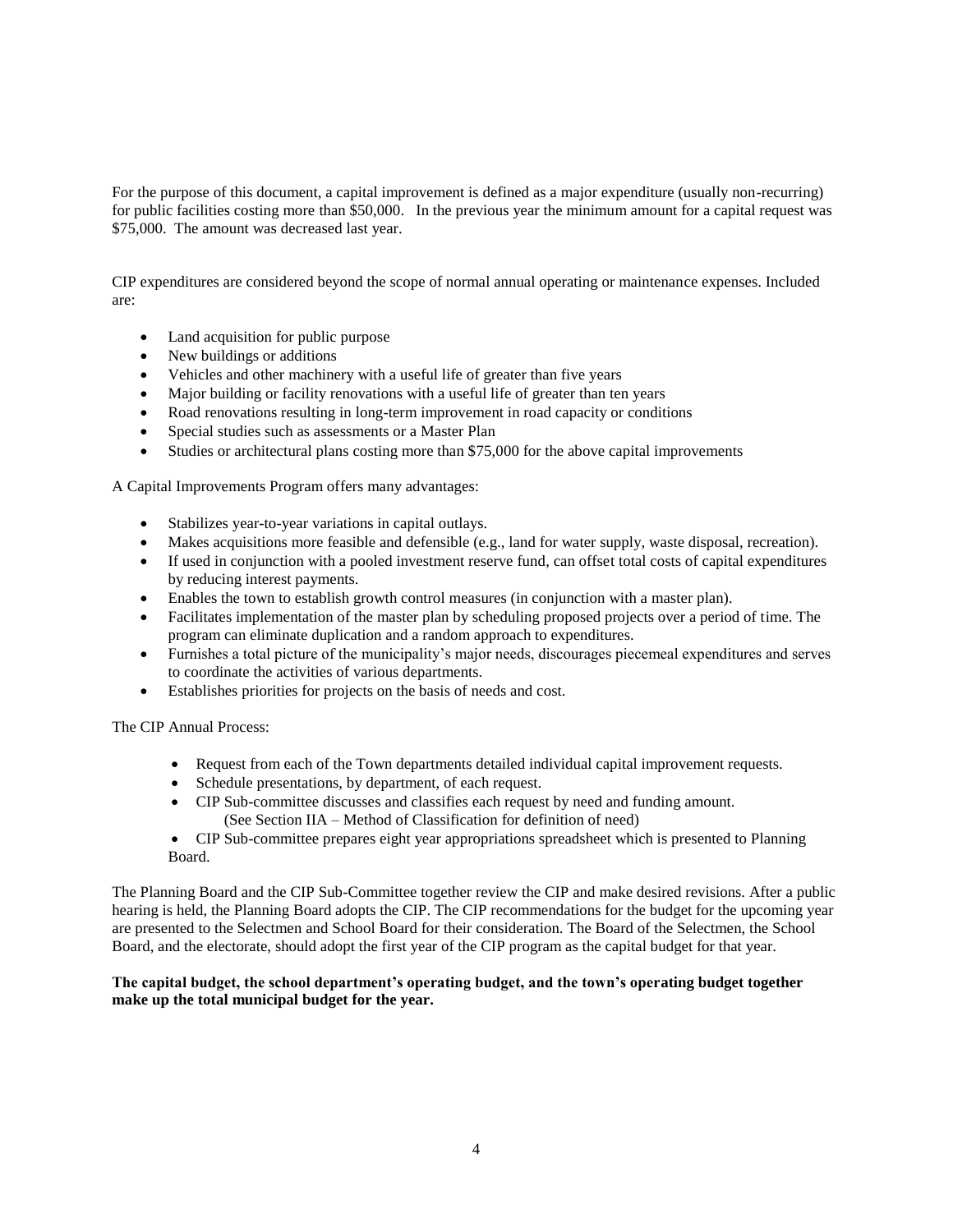# **II. Background: CIP 2016 Plan**

#### **A. Method of Classification and Prioritization of Capital Projects**

New Hampshire RSA 674:6 requires that the Capital Improvements Program (CIP) classify projects according to urgency and need and to contain a time sequence for their implementation. In accordance with the Capital Improvements Programming Handbook prepared by the Southern New Hampshire Planning Commission, the Windham CIP Sub-Committee has adopted a classification schedule that uses six (6) possible classifications as outlined below. In deliberations leading up to the CIP Sub-Committee's proposed capital allocations, each submitted project is assigned a class. The list of projects requested for this year's plan is attached hereto as Appendix B.

After each project is classified, projects falling into the same class are reviewed against town needs as identified by the town master plan and further prioritization is established based upon available funds in each year.

| <b>Class</b> | Category     | <b>Description</b>                                                     |
|--------------|--------------|------------------------------------------------------------------------|
| Class I      | Urgent       | Cannot be delayed, needed immediately for health and safety needs.     |
| Class II     | Necessary    | Necessary. Needed within 1-3 years to maintain basic level and quality |
|              |              | community services.                                                    |
| Class III    | Desirable    | Desirable. Needed within 4-6 years to improve quality and level of     |
|              |              | service.                                                               |
| Class IV     | Deferrable   | Can be placed on hold until after the 6-year period, but supports      |
|              |              | community development goals.                                           |
| Class V      | Premature    | Premature. Needs more research, planning and coordination.             |
| Class VI     | Inconsistent | Inconsistent. Contrary to land use planning or community development   |

#### **B. Year 2017 Available Capital Improvement Funds**

The CIP Sub-Committee used the official tax valuation less utilities figure for 2016 to determine the proposed CIP funding for the subsequent years in its plan. This official tax valuation is determined by the Windham Tax Assessor and approved by the New Hampshire Department of Revenue Administration. For year 2016 the town valuation figure was set at \$2,252,833,574.

To compute the available CIP funds for year 2017, the sub-committee used the actual 2016 valuation and applied a 1.0% increase to reach \$2,275,361,910 as an estimated tax valuation figure. For FY 2017-2024 planning, the subcommittee estimated available CIP funds using a range of increases each year to determine the valuation figures for the subsequent  $2018 - 2024$  years.

The CIP Sub-Committee has recognized the enormity of the costs attributable to the new high school. The current CIP Appropriations Chart Plan does not include the costs of the new high school bond. However, it is shown as "Other Appropriations" in order for the community to be aware of its impact on the overall tax rate for the Town of Windham. The sub-committee believes that in order to continue to fund needed town-wide capital improvement projects, the high school bond costs should be removed from the core CIP plan. If not, the bond costs would exceed the annual allocated funding and preclude any funding for other needed projects.

To adjust for the increase in the valuation of the town last year, the CIP Sub-Committee has adopted a CIP rate of \$0.70 per thousand to fund the non-high school capital projects. The adjustment was made last year (from \$0.75 to \$0.70) to keep the funding level similar to the projection from the previous year. It is desired that the first year of the CIP plan be balanced to zero (2017 in this plan).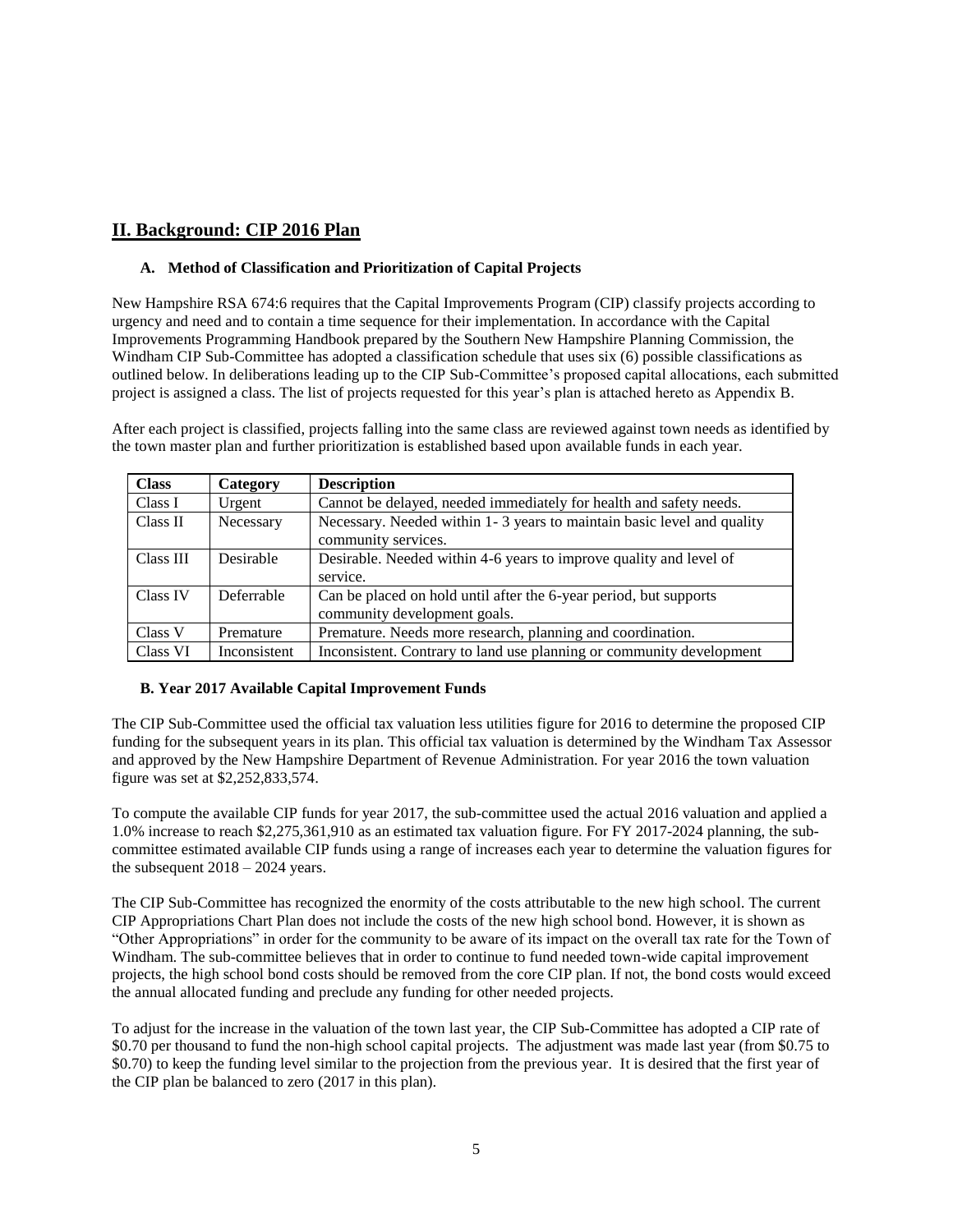# **III. CIP FY 2017 Plan**

# FUNDING AMOUNTS

| 2016 Actual Town Tax Valuation Less Utilities<br>2017 Estimated Town Tax Valuation less Utilities | \$2,252,833,574 |                 |  |  |  |  |
|---------------------------------------------------------------------------------------------------|-----------------|-----------------|--|--|--|--|
| with 1.0% estimated growth                                                                        |                 | \$2,275,361,910 |  |  |  |  |
| CIP funding at \$0.70 per thousand of 2017 Estimate                                               | \$              | 1,592,753       |  |  |  |  |
| <b>Other CIP Contributions:</b>                                                                   |                 |                 |  |  |  |  |
| TAP Grant – Greenway Project                                                                      | \$              | 720,000         |  |  |  |  |
| TOTAL AVAILABLE CIP FUNDING FOR 2017                                                              | \$              | 2,312,753       |  |  |  |  |
|                                                                                                   |                 |                 |  |  |  |  |
| FIXED CIP OBLIGATIONS FOR 2017                                                                    |                 |                 |  |  |  |  |
| Engine 2 Replacement, Bond                                                                        | \$              | 85,715          |  |  |  |  |
| REMAINING CIP FUNDS AVAILABLE FOR                                                                 |                 |                 |  |  |  |  |
| <b>REQUESTED PROJECTS</b>                                                                         | \$              | 2,227,038       |  |  |  |  |
|                                                                                                   |                 |                 |  |  |  |  |

**(Intentionally Left Blank)**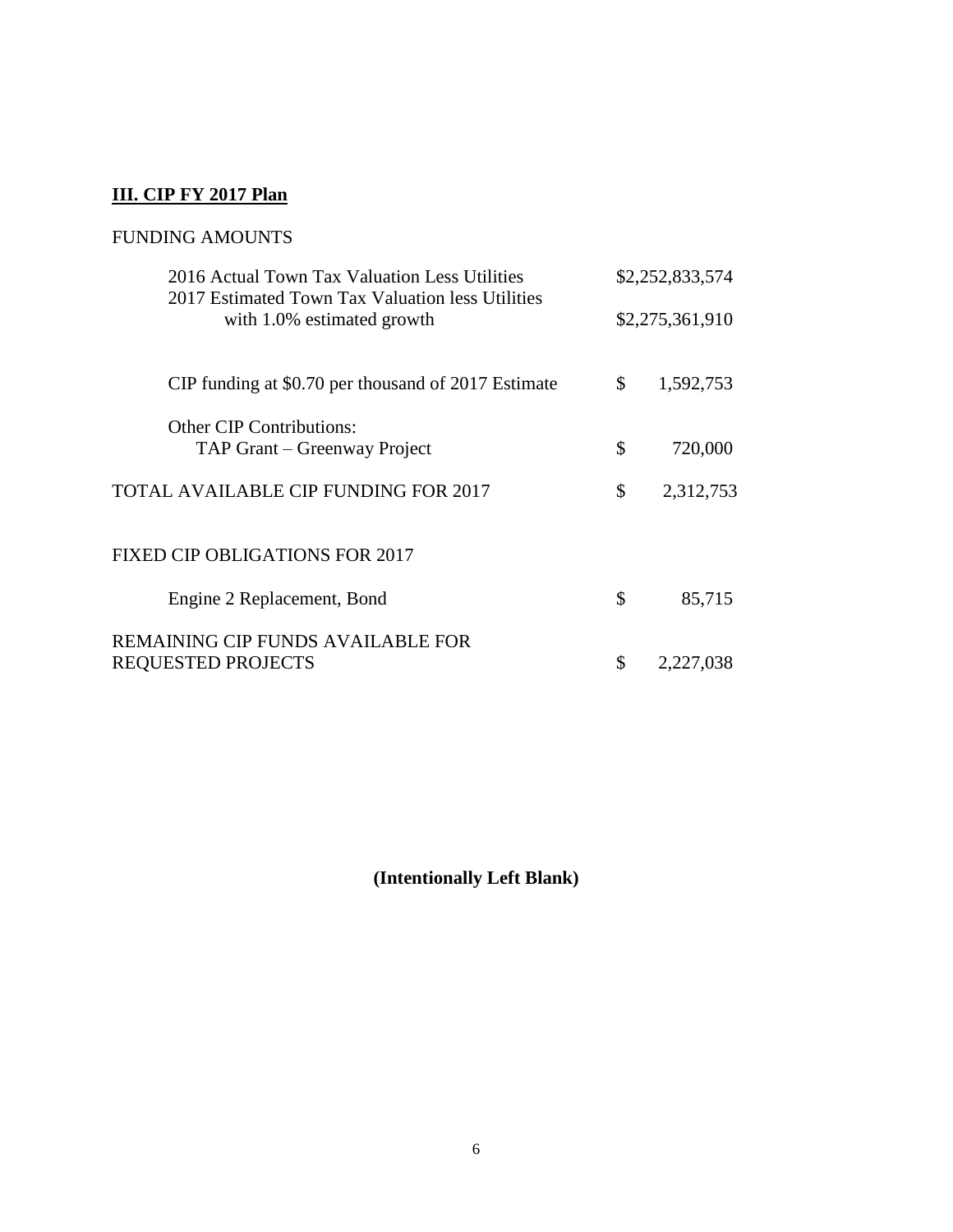# **IV. CIP FY 2017 – 2024 Appropriations Chart**

|                                        | <b>Notes</b>   | <b>CRF</b> Balances | 2017<br>2018          |                  | 2019        | 2020                     |              | 2022                        | 2023            | 2024            |
|----------------------------------------|----------------|---------------------|-----------------------|------------------|-------------|--------------------------|--------------|-----------------------------|-----------------|-----------------|
| <b>CIP Projected Availability</b>      |                |                     | \$1,592,753           | \$1,608,681      | \$1,632,811 | \$1,657,303              | \$1,682,163  | \$1,715,806                 | \$1,750,122     | \$1,785,125     |
| <b>Fixed CIP Obligations</b>           |                |                     |                       |                  |             |                          |              |                             |                 |                 |
| Engine 2 Replacement, Bond             |                |                     | 85,715                | 85.715           | 85.323      |                          |              |                             |                 |                 |
| 1980 Ladder 1 Replacement (Quint) Bond | $\overline{2}$ |                     |                       |                  |             | 104.146                  | 104,146      | 104.146                     | 104.146         | 104.146         |
| <b>Total Fixed Obligations</b>         |                |                     | \$85,715              | \$85,715         | \$85,323    | \$104,146                | \$104,146    | \$104,146                   | \$104,146       | \$104,146       |
| <b>Effective Availability Other</b>    |                |                     | \$1,507,038           | \$1,522,966      | \$1,547,488 | \$1,553,157              | \$1,578,017  | \$1,611,660                 | \$1,645,976     | \$1,680,979     |
| <b>Other CIP Annual Contributions</b>  |                |                     | 720,000               | $\mathbf{0}$     | 850,000     | $\mathbf{0}$             | $\theta$     | $\theta$                    | $\mathbf{0}$    | $\mathbf{0}$    |
| <b>Net to Annual Appropriations</b>    |                | Ŝ.                  | $2,227,038$ \$<br>-S. | 1,522,966 \$     | 2,397,488   | 1,553,157 \$<br><b>S</b> | 1,578,017 \$ | 1,611,660<br>$\mathsf{I}$ s | $1.645.976$ \$  | 1,680,979       |
| <b>Annual Appropriations</b>           |                |                     |                       |                  |             |                          |              |                             |                 |                 |
| <b>POLICE DEPARTMENT</b>               |                |                     | 100,000               | 184,450          | $\theta$    | $\mathbf{0}$             | $\Omega$     | $\Omega$                    | $\Omega$        | $\Omega$        |
| <b>FIRE DEPARTMENT</b>                 |                | 6,207               | $\Omega$              | $\Omega$         | 850,000     | 275,000                  | $\Omega$     | 110,000                     |                 | 2,000,000       |
| <b>HIGHWAY AGENT</b>                   |                | 1,646               | 390,000               | 420,000          | 450,000     | 680,000                  | 510,000      | 800,000                     | 885,000         | 600,000         |
| ADMINISTRATION/BOARD OF SELECTMEN      |                | 1,645               | 900,000               | 100,000          | 200,000     |                          |              |                             |                 |                 |
| <b>LIBRARY</b>                         |                |                     | 85,000                |                  | 80,000      |                          |              |                             |                 |                 |
| <b>TOWN CLERK</b>                      |                |                     |                       | 50,000           | $\Omega$    |                          | $\Omega$     |                             |                 |                 |
| <b>SOLID WASTEMANAGEMENT</b>           |                |                     |                       | 155,000          | 210,000     |                          | 215,000      | 167,500                     | 67.500          | 68,000          |
| <b>RECREATION</b>                      |                |                     |                       | 90,000           |             |                          |              |                             |                 |                 |
| <b>RAIL TRAIL ALLIANCE</b>             |                |                     |                       | 130,000          |             |                          |              |                             |                 |                 |
| <b>IT/GIS DIRECTOR</b>                 |                |                     | 50,000                |                  |             |                          |              |                             |                 |                 |
| <b>SCHOOL DEPARTMENT</b>               |                | 1,509,281           | 700,000               | 800,000          | 800,000     | 800,000                  | 800,000      | 800,000                     | 800,000         | 800,000         |
| <b>Total Annual Appropriations</b>     |                |                     | Ś<br>2.225,000        | 1.929.450<br>l s | 2.590,000   | 1.755.000<br>- 1         | 1.525.000 \$ | 1.877.500<br>$\mathbf{s}$   | 1.752.500<br>×. | 3.468,000       |
|                                        |                |                     |                       |                  |             |                          |              |                             |                 |                 |
| Variance                               |                |                     | \$2,038               | (\$406,484)      | (\$192,512) | $(\$201,843)$            | \$53,017     | (\$265,840"                 | (S106, 524)     | $(\$1,787,021)$ |

# **CIP FY 2017 - 2024 Appropriation Chart (Summary)**

## **CIP FY 2017 - 2024 Appropriation Chart (Details)**

|                                          |                                                    | <b>Notes CRF</b> Balances | 2017                   | 2018           | 2019         | 2020      | 2021                                  | 2022                             | 2023            | 2024           |
|------------------------------------------|----------------------------------------------------|---------------------------|------------------------|----------------|--------------|-----------|---------------------------------------|----------------------------------|-----------------|----------------|
| <b>Effective Availability Other</b>      |                                                    |                           | $1.507.038$ \ \$<br>s. | 1.522.966<br>素 | 1.547,488    | 1.553.157 | $\mathbf{S}$<br>1.578.017<br><b>S</b> | $\ddot{\textbf{s}}$<br>1,611,660 | s<br>1,645,976  | 1,680,979      |
| OTHER CIP ANNUAL CONTRIBUTIONS           |                                                    |                           |                        |                |              |           |                                       |                                  |                 |                |
|                                          |                                                    |                           |                        |                |              |           |                                       |                                  |                 |                |
| TAP Grant - Greenway Project             | $\overline{\mathbf{3}}$<br>$\overline{\mathbf{4}}$ |                           | 720,000                |                | 850,000      |           |                                       |                                  |                 |                |
| 1980 Ladder 1 (Quint) Bond               |                                                    |                           |                        |                |              |           |                                       |                                  |                 |                |
| <b>Total Other contributions</b>         |                                                    |                           | s<br>$720,000$ \$      | $-1s$          | 850,000 \$   |           | $-$ \$<br>l \$                        | -S                               | -S<br>٠         |                |
| <b>Net to Annual CIP Appropriations</b>  |                                                    |                           | \$.<br>$2,227,038$ \$  | 1,522,966 \$   | 2,397,488 \$ | 1,553,157 | 1,578,017 \$<br>l \$                  | $1,611,660$ \$                   | 1,645,976<br>-S | 1,680,979      |
|                                          |                                                    |                           |                        |                |              |           |                                       |                                  |                 |                |
| <b>ANNUAL APPROPRIATIONS</b>             |                                                    |                           |                        |                |              |           |                                       |                                  |                 |                |
| <b>POLICE DEPARTMENT</b>                 |                                                    |                           |                        |                |              |           |                                       |                                  |                 |                |
| Communications Center Upgrade CRF        |                                                    |                           | 100,000                | 184,450        |              |           |                                       |                                  |                 |                |
| Sub-Total                                |                                                    |                           | \$100,000              | \$184,450      | sol          | \$0       | \$0                                   | \$0                              | \$0             | \$0            |
| <b>FIREDEPARTMENT</b>                    |                                                    |                           |                        |                |              |           |                                       |                                  |                 |                |
| 1980 Ladder 1 Replacement (Quint)        |                                                    |                           |                        |                | 850,000      |           |                                       |                                  |                 |                |
| Ambulance Replacement                    | 5                                                  | 122                       |                        |                |              | 275,000   |                                       |                                  |                 |                |
| <b>Forestry Truck Replacement</b>        |                                                    |                           |                        |                |              |           |                                       | 110,000                          |                 |                |
| Public Safety Substation                 | 6                                                  | 6.084                     |                        |                |              |           |                                       |                                  |                 | 2,000,000      |
| Sub-Total                                |                                                    | \$6,207                   | \$0                    | \$0            | \$850,000    | \$275,000 | \$0                                   | \$110,000                        | \$0             | \$2,000,000    |
| <b>HIGHWAY AGENT</b>                     |                                                    |                           |                        |                |              |           |                                       |                                  |                 |                |
| Road Improvements                        |                                                    |                           | 390,000                | 420,000        | 450,000      | 480,000   | 510,000                               | 540,000                          | 570,000         | 600,000        |
| Wood Chipper                             |                                                    |                           |                        |                |              |           |                                       | 50,000                           |                 |                |
| Small Rubber Track Excavator             |                                                    |                           |                        |                |              |           |                                       |                                  | 100,000         |                |
| 5 Ton Dump Truck Replacement             |                                                    |                           |                        |                |              | 200,000   |                                       |                                  |                 |                |
| 5 Ton Dump Truck Replacement             |                                                    |                           |                        |                |              |           |                                       | 210,000                          |                 |                |
| 5 Ton Dump Truck Replacement             |                                                    |                           |                        |                |              |           |                                       |                                  | 215,000         |                |
| Salt Shed Capital Reserve Fund           | $\overline{7}$                                     | 1,646                     |                        |                |              |           |                                       |                                  |                 |                |
| Sub-Total                                |                                                    | \$1,646                   | \$390,000              | \$420,000      | \$450,000    | \$680,000 | \$510,000                             | \$800,000                        | \$885,000       | \$600,000      |
| <b>ADMINISTRATION/BOARD OF SELECTMEN</b> |                                                    |                           |                        |                |              |           |                                       |                                  |                 |                |
| Greenway Trail Improvements              |                                                    |                           | \$900,000              |                |              |           |                                       |                                  |                 |                |
| Town Complex Beautification - Phase 1    | 8                                                  | \$1,476                   |                        | \$100,000      |              |           |                                       |                                  |                 |                |
| Town Complex Beautification - Phase 2    | $\mathbf{o}$                                       | \$169                     |                        |                | \$200,000    |           |                                       |                                  |                 |                |
| Sub-Total                                |                                                    | \$1,645                   | \$900,000              | \$100,000      | \$200,000    | \$0       | \$0                                   | \$0                              | S <sub>0</sub>  | S <sub>0</sub> |
| <b>JBRARY</b>                            |                                                    |                           |                        |                |              |           |                                       |                                  |                 |                |
| Carpet/Floors/Exterior Painting          | 10                                                 | 4,735                     | 85,000                 |                |              |           |                                       |                                  |                 |                |
| Re-roof Library                          |                                                    |                           |                        |                | 80,000       |           |                                       |                                  |                 |                |
| Sub-Total                                |                                                    | \$0                       | \$85,000               | \$0            | \$80,000     | \$0       | \$0                                   | \$0                              | \$0             | \$0            |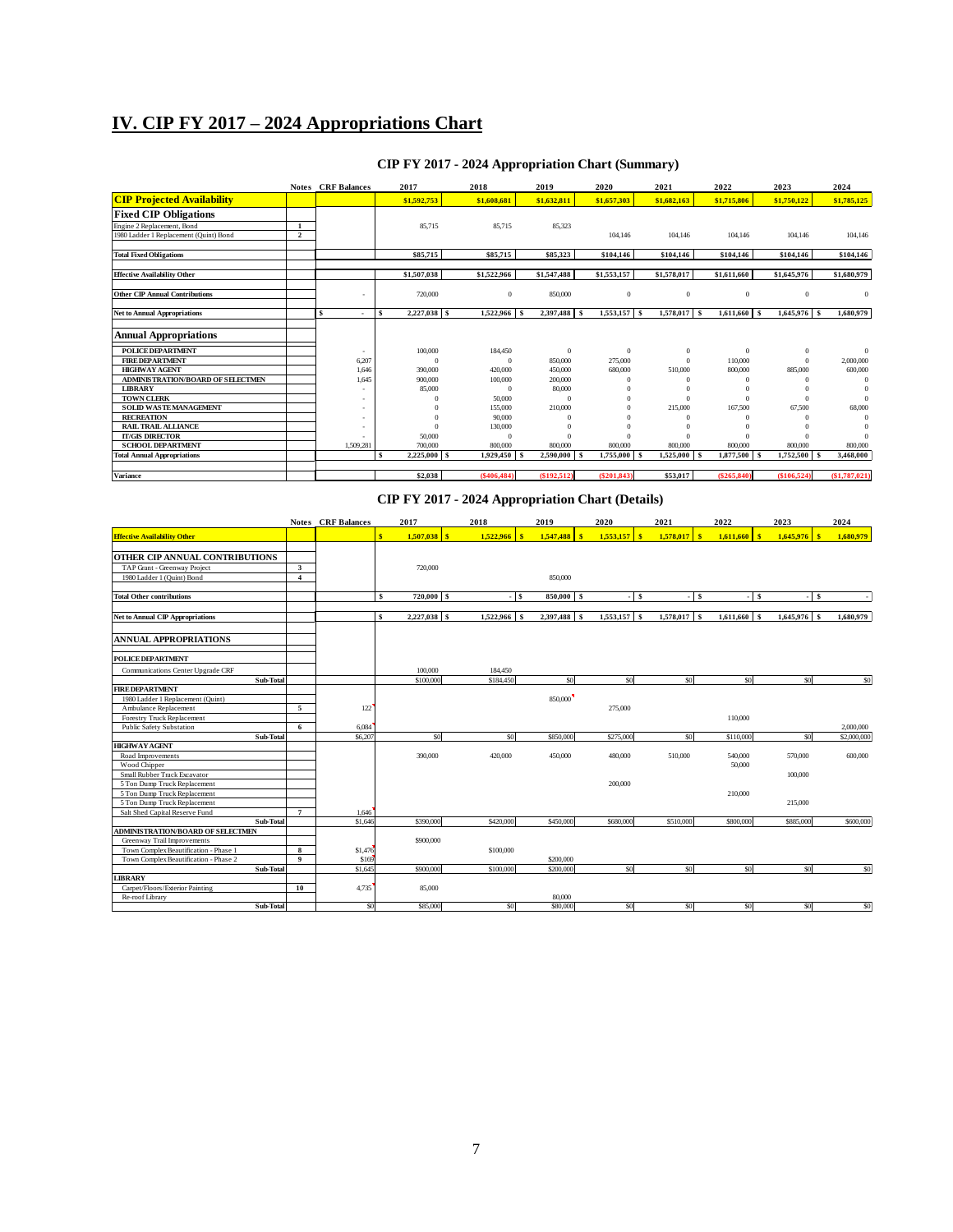# **CIP FY 2017 - 2024 Appropriation Chart (Details)**

|                                                       |    | <b>Notes CRF</b> Balances | 2017            | 2018                            | 2019        | 2020                     | 2021                     | 2022            | 2023            | 2024          |  |  |
|-------------------------------------------------------|----|---------------------------|-----------------|---------------------------------|-------------|--------------------------|--------------------------|-----------------|-----------------|---------------|--|--|
| <b>ANNUAL APPROPRIATIONS (continued)</b>              |    |                           |                 |                                 |             |                          |                          |                 |                 |               |  |  |
| <b>TOWN CLERK</b>                                     |    |                           |                 |                                 |             |                          |                          |                 |                 |               |  |  |
| Vault and Record Project                              |    |                           |                 | 50,000                          |             |                          |                          |                 |                 |               |  |  |
| Sub-Total                                             |    | \$0                       | S <sub>0</sub>  | \$50,000                        | \$0         | \$0                      | \$0                      | \$0             | \$0             | \$0           |  |  |
| SOLID WASTEMANAGEMENT                                 |    |                           |                 |                                 |             |                          |                          |                 |                 |               |  |  |
| 2005 Trailer Replacement                              |    |                           |                 | 55,000                          |             |                          |                          |                 |                 |               |  |  |
| Wheel Loader Replacement                              |    |                           |                 | 100,000                         |             |                          |                          |                 |                 |               |  |  |
| 2007 Trailer Replacement                              |    |                           |                 |                                 | 60,000      |                          |                          |                 |                 |               |  |  |
| Truck Replacement                                     |    |                           |                 |                                 | 150,000     |                          |                          |                 |                 |               |  |  |
| 2008 Trailer Replacement                              |    |                           |                 |                                 |             |                          | 65,000                   |                 |                 |               |  |  |
| <b>Truck Replacement</b>                              |    |                           |                 |                                 |             |                          | 150,000                  |                 |                 |               |  |  |
| 2008 Trailer Replacement                              |    |                           |                 |                                 |             |                          |                          | 67.500          |                 |               |  |  |
| Wheel Loader Replacement                              |    |                           |                 |                                 |             |                          |                          | 100,000         |                 |               |  |  |
| 2010 Trailer Replacement                              |    |                           |                 |                                 |             |                          |                          |                 | 67.500          |               |  |  |
| Trailer Replacement                                   |    |                           |                 |                                 |             |                          |                          |                 |                 | 68,000        |  |  |
| Sub-Total                                             |    | ٠                         | $\sqrt{50}$     | \$155,000                       | \$210,000   | S <sub>0</sub>           | \$215,000                | \$167,500       | \$67,500        | \$68,000      |  |  |
| <b>RECREATION</b>                                     |    |                           |                 |                                 |             |                          |                          |                 |                 |               |  |  |
| Griffin Park Passive Recreation Area                  |    |                           |                 | 90,000                          |             |                          |                          |                 |                 |               |  |  |
| Sub-Total                                             |    | ٠                         | $\overline{50}$ | \$90,000                        | \$0         | $\overline{50}$          | $\overline{50}$          | $\overline{50}$ | $\overline{50}$ | \$0           |  |  |
| RAIL TRAIL ALLIANCE                                   |    |                           |                 |                                 |             |                          |                          |                 |                 |               |  |  |
| Rail Trail Rainforest Re-pavement                     |    |                           |                 | 130,000                         |             |                          |                          |                 |                 |               |  |  |
| Sub-Total                                             |    | $\mathbf{r}$              | \$0             | \$130,000                       | \$0         | $\$0$                    | \$0                      | \$0             | \$0             | \$0           |  |  |
| <b>IT/GIS DIRECTOR</b>                                |    |                           |                 |                                 |             |                          |                          |                 |                 |               |  |  |
| Phone System Replacement                              |    |                           | \$50,000        |                                 |             |                          |                          |                 |                 |               |  |  |
| Sub-Total                                             |    | ٠                         | \$50,000        | \$0                             | \$0         | \$0                      | \$0                      | S <sub>0</sub>  | \$0             | \$0           |  |  |
| <b>SCHOOL DEPARTMENT</b>                              |    |                           |                 |                                 |             |                          |                          |                 |                 |               |  |  |
| Capital Reserve for Future Building and/or Renovation | 11 | 800,000                   | 700,000         | 800,000                         | 800,000     | 800,000                  | 800,000                  | 800,000         | 800,000         | 800,000       |  |  |
| Repair/Replace Septic                                 | 12 | 24,884                    |                 |                                 |             |                          |                          |                 |                 |               |  |  |
| Paving/Parking Repair                                 | 13 | 27,183                    |                 |                                 |             |                          |                          |                 |                 |               |  |  |
| School Building and Ground Maintenance                |    |                           |                 |                                 |             |                          |                          |                 |                 |               |  |  |
| <b>Bldg Roof Repair/Replace</b>                       | 14 | 657,214                   |                 |                                 |             |                          |                          |                 |                 |               |  |  |
| Sub-Total                                             |    | \$1,509,281               | \$700,000       | \$800,000                       | \$800,000   | \$800,000                | \$800,000                | \$800,000       | \$800,000       | \$800,000     |  |  |
| TOTAL ANNUAL APPROPRIATIONS                           |    |                           | \$2,225,000     | \$1,929,450                     | \$2,590,000 | \$1,755,000              | \$1,525,000              | \$1,877,500     | \$1,752,500     | \$3,468,000   |  |  |
|                                                       |    |                           |                 |                                 |             |                          |                          |                 |                 |               |  |  |
| <b>VARIANCE</b>                                       |    |                           | \$2,038         | (\$406,484)                     | (\$192,512  | (\$201.843)              | \$53,017                 | (\$265,840)     | \$106.52        | (\$1,787,021] |  |  |
|                                                       |    |                           |                 |                                 |             |                          |                          |                 |                 |               |  |  |
| OTHER ANNUAL APPROPRIATIONS                           |    |                           |                 |                                 |             |                          |                          |                 |                 |               |  |  |
| Primary High School Bond                              |    |                           | 2,206,175       | 1,923,338                       | 2,142,000   | 2,091,000                | 2,040,000                | 1,989,000       | 1,942,250       | 1,895,500     |  |  |
| Secondary High School Bond                            |    |                           | 423,694         | 399,138                         | 379,713     | $\overline{\phantom{a}}$ | $\overline{\phantom{a}}$ | $\sim$          |                 |               |  |  |
| State Building Aid Received (Offset)                  |    |                           | (723, 426)      | (433,500)                       | (510,000)   | (510,000)                | (510,000)                | (510,000)       | (510,000)       | (510,000)     |  |  |
| <b>Total Payments</b>                                 |    |                           | s<br>.906.443   | 1,888,975<br>$\hat{\mathbf{x}}$ | 2,011,713   | 1.581.000                | 1,530,000                | 1.479.000       | 1,432,250       | 1,385,500     |  |  |
| Total cost per thousand town valuation                |    |                           | 0.84            | 0.82                            | 0.86        | 0.67                     | 0.64                     | 0.60            | 0.57            | 0.54          |  |  |
|                                                       |    |                           |                 |                                 |             |                          |                          |                 |                 |               |  |  |

#### **CIP FY 2017-2024 Footnotes**

#### **Fixed CIP Obligations:**

#### 1 Represents last three years of five year bond for Engine 2 replacement. 2 Represents proposed ten year bond at 3.875% for Ladder 1 replacement (Quint).

**Other CIP Annual Contributions:**

3 Required 80% funding from State TAP grant for Greenway project. 4 Anticipated Bond for Ladder 1 Replacement (Quint).

**Capital Reserve Fund:**

5 Unepended CIP funds from prior years for Fire Station renovation (established in 1994).<br>
6 Unexpended CIP funds from prior years for Odd Fire Station renovation (established in 1995).<br>
7 Unexpended CIP funds from prior

#### **TAX VALUATION PROJECTION**

| <b>PROPERTY</b>  | $\frac{0}{2}$ | <b>YEAR</b> | <b>PROJECTED</b>    |                  |
|------------------|---------------|-------------|---------------------|------------------|
| <b>VALUATION</b> | Increase      |             | <b>CIP TAX RATE</b> | <b>AVAILABLE</b> |
| \$2,252,833,574  |               | 2016        | S <sub>0.70</sub>   | \$1,576,984      |
| \$2,275,361,910  | 1.0           | 2017        | S <sub>0.70</sub>   | \$1,592,753      |
| \$2,298,115,529  | 1.0           | 2018        | S <sub>0.70</sub>   | \$1,608,681      |
| \$2,332,587,262  | 1.5           | 2019        | S <sub>0.70</sub>   | \$1,632,811      |
| \$2,367,576,071  | 1.5           | 2020        | S <sub>0.70</sub>   | \$1,657,303      |
| \$2,403,089,712  | 1.5           | 2021        | <b>SO.70</b>        | \$1,682,163      |
| \$2,451,151,506  | 2.0           | 2022        | S <sub>0.70</sub>   | \$1,715,806      |
| \$2,500,174,536  | 2.0           | 2023        | S <sub>0.70</sub>   | \$1,750,122      |
| \$2,550,178,027  | 2.0           | 2024        | S <sub>0.70</sub>   | \$1,785,125      |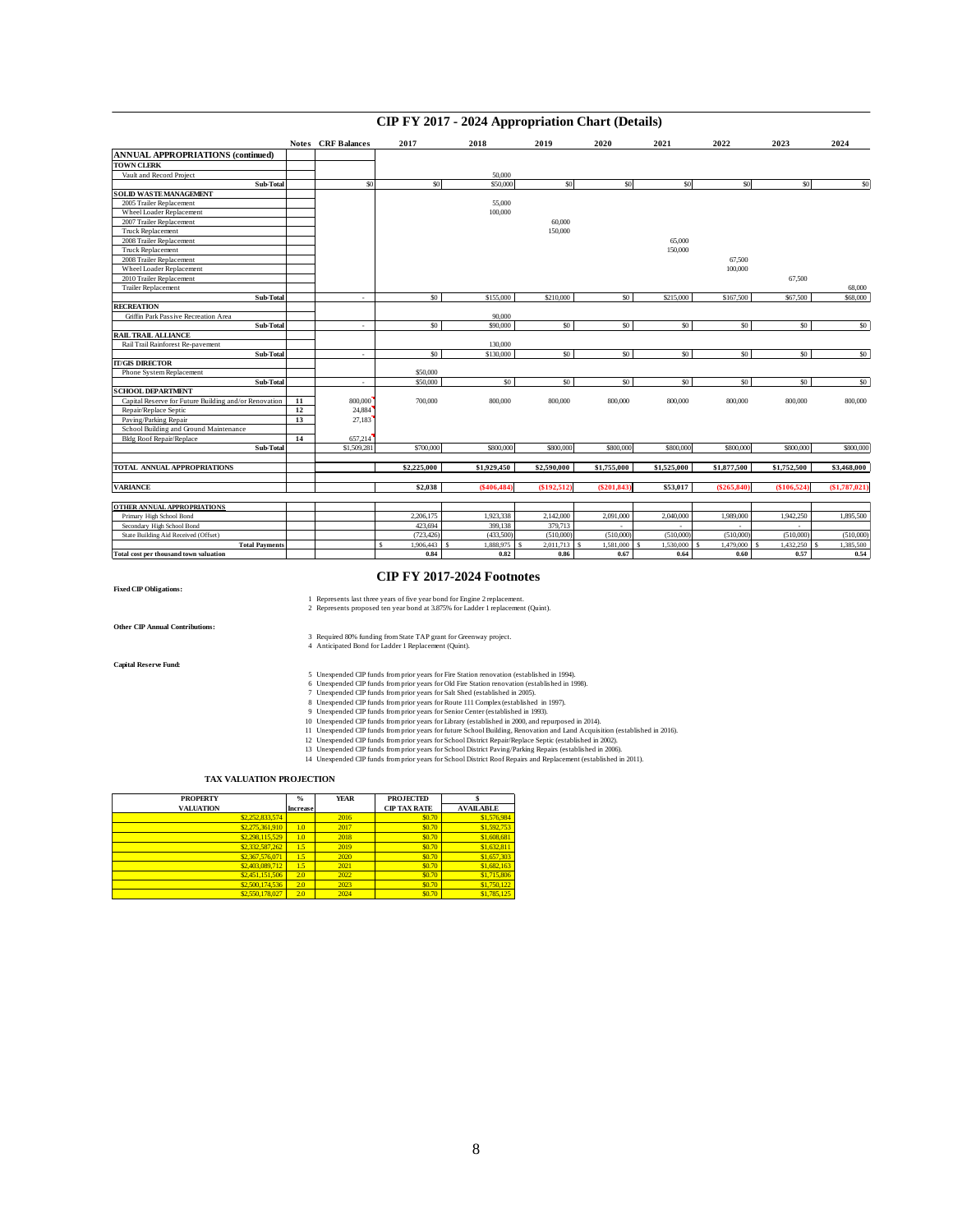# **V: Requested Capital Projects and Action Taken**

## **A. Police Department**

**Project Title: Communications Center Upgrade Proposed By: Chief of Police Gerry Lewis Estimated Cost: \$284,450 Requested for 2017** 

**Proposal**: This project is intended to upgrade and replace an outdated and aged Communications Center in the Police Department Dispatch Center. The existing center, in operation and staffed 24 hours a day, 365 days a year, was constructed and equipped in 1998. The facilities and equipment have exceeded their useful life and are in dire need of replacement. Primary communications equipment (radio infrastructure) has now reached obsolescence with parts no longer available from the manufacturer for repairs. The Comparator (Voter) is no longer supported by the manufacturer. The Department's main radio, the Quantar, will be unsupported in the 2018 timeframe; the current audio recorder is presently 8 years old with a normal life of 7 years. The Astro Spectra used for school communications is no longer supported and with the initiative to stream live video from the schools, additional video connections will require reconfiguration of the bay. The current workstations are not conducive to multitasking. To provide for more efficiency and customer service, a restructuring of the Dispatch Bay is proposed.

**CIP Recommendation:** The CIP committee ranked this plan a Classification I (Urgent). After further discussions the committee, due to limited resources, recommended setting up a Capital Reserve Fund in the amount of \$100,000 specifically for this project and funding the balance of this request in next year's plan.

## **B. Fire Department**

#### **Project Title: Ladder-1 (1980 Spartan) 100' Replacement Proposed By: Chief Thomas L. McPherson Estimated Cost: \$850,000 Requested for 2017**

**Proposal:** Ladder - 1 is a 1980 Spartan 100' Aerial which was generously donated by a resident of Windham on September 11, 2002 in memoriam of the victims of 9/11. Previously, this truck was a front line vehicle for many years serving the Town of Merrimack, NH. This vehicle is not equipped with water, a fire pump, or a pre-piped waterway. As discussed previously with our vehicle replacement plan, the scheduled rotation of our fleet is safe and cost effective. The service requirements placed on these vehicles coupled with the many intricate systems require a tremendous amount of service as they age. In 2007, the department spent nearly \$11,000 replacing the engine due to major oil leak. Additional repairs to the ladder, body, brakes and air system will be needed in the foreseeable future. Replacement consideration of our aerial ladder needs to be based upon function, combined with potential use of this vehicle. In today's fire service, an aerial truck is indispensable in that the personnel assigned, perform very specific tasks such as ventilation of roofs, laddering structures for Firefighter safety, salvage and overhaul operations and extrication. A recurring theme surfaces yet again, which is staffing. This Aerial truck is a vital piece of equipment not being used to its potential due to a lack of manpower. It is dispatched on almost 3 times as many calls as it responds to. This alone should not be the deciding factor on its replacement. The factors that should be considered are: current staffing and operational response, the age of the vehicle, the many years of previous service, the deficiencies with respect to current National Fire Protection Association (NFPA) Safety Standards, and the foreseeable costs in repairs as mentioned earlier are just some of what needs to be weighed when considering the replacement of the ladder truck. For the reasons stated and many more to be discussed, the department requests the replacement of this vehicle with the purchase of a "Quint." A Quint, which is a combination Engine/Ladder, is a fire service piece of apparatus that serves dual purposes of an engine and aerial device. The "Quint" which is Latin meaning (five) refers to its functions which provides for a pump, water tank, fire hose aerial device and ground ladders. The benefits of this type of vehicle with respect to an aggressive fire suppression and rescue operations response will increased the department's capabilities.

**CIP Recommendation:** After serious deliberation the CIP Sub-Committee assigned the request a Classification II (Necessary) with funding of \$850,000 in FY2019. This decision was made due to limited funds and the fact that there are still two years of bond payments left to fund the replacement of Engine 2.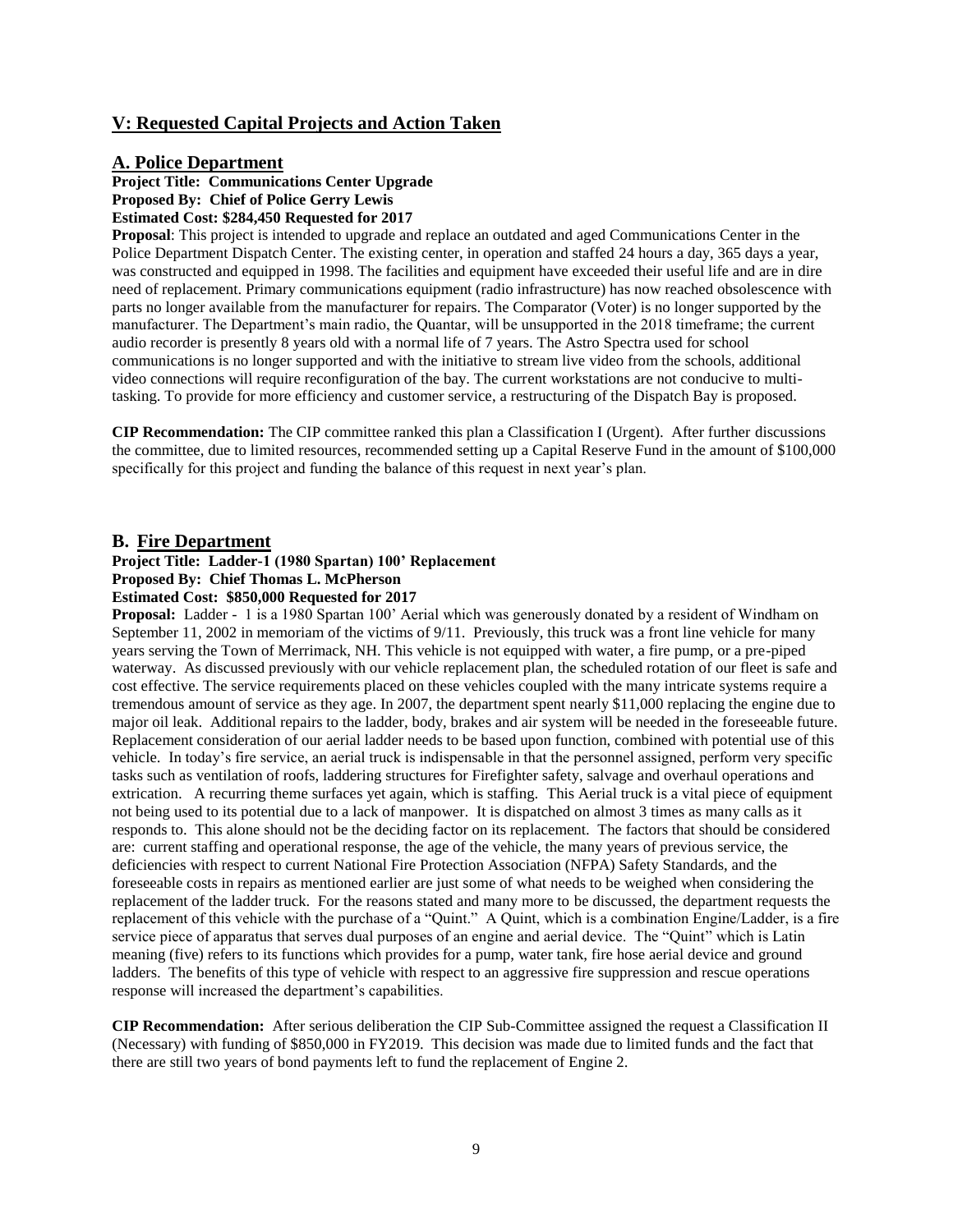# **Fire Department (Cont'd)**

## **Project Title: Ambulance Replacement Proposed By: Chief Thomas L. McPherson Estimated Cost: \$275,000 Requested for 2020**

**Proposal:** As stated many times, timely replacement of this high use equipment is critical to the safe and effective delivery of pre-hospital care. This replacement allows the department to stay on course for scheduled apparatus replacement. Over the past several years, the department has maintained a rotation of these vehicles to maximize the useful life of these vehicles without placing strain on the mechanical operation. Typically, each front line ambulance is operated for 4 years before being downgraded to a backup ambulance. The current backup ambulance is then downgraded and kept in service as the department's rescue for cold water/ice rescue emergencies. This is equipped in the winter time with ice rescue suits, a rescue a-live sled and a variety of rescue ropes and loose equipment. During the summer months, kayaks are placed into service and carried on the rescue to serve as rapid deployment vessels which allows rescuers to enter the water without delay.

**CIP Recommendation:** The CIP Sub-Committee assigned this request a Classification of III (Desirable) based on the timing of this request with funding in FY 2020.

#### **Project Title: Forestry -1 Replacement Proposed By: Chief Thomas L. McPherson Estimated Cost: \$110,000 Requested for 2022**

**Proposal:** Forestry-1 is a 2006 KME manufactured unit mounted on a Ford F-550 chassis. This vehicle is equipped with a CET 650 GPM (gallons per minute) pump, a 300 gallon water tank, and a 10 Class A Foam for fighting fires in ordinary combustibles such as wood, paper, cloth, trash, and plastics. This vehicle is a vital piece of equipment in the protection and preservation of the town's open space and natural wooded preserves and Town Forests. In addition to more open space, the town also continues to experience increased development of homes and businesses which continue to be located close to densely populated woods, increasing the risk of brush fires.

**CIP Recommendation:** The CIP Sub-committee assigned the request a Classification III (Desirable) with funding of \$110,000 in FY 2022.

#### **Project Title: Public Safety Sub- Station Proposed by: Chief Thomas L. McPherson Estimated Cost: \$2,000,000.00 Requested Year 2024**

**Proposal:** The longest and farthest response time from the existing station location is Route 28. On average it takes 8 – 10 minutes with an ambulance and nearly 12 minutes with a fire apparatus to respond to this area. These numbers are far above the national standard averages. Continued study will determine if the sub-station should be located in the area of Route 28 or another area in town. The reconstruction of Exit 3 and widening of I-93 with increasing traffic will impact this study. In summary, the Fire Department believes that a sub-station will be needed in the future to meet the life safety needs of the community.

**CIP Recommendation:** The CIP Sub-Committee assigned this request a Classification V (Premature) with funding of \$2,000,000 shown in FY 2024.

# **C. Highway Department**

**Project Title: Road Improvements**

**Proposed by: Jack McCartney, Highway Agent**

#### **Estimated Cost: \$420,000 Request for 2017, Total of \$4,240,000 for Years 2017-2024**

**Proposal**: This is an annual request to provide funding to rebuild roads throughout Windham. Funding would help to improve drainage, infrastructure, (both to improve conditions for daily travel and a reduction in plowing problems), and paving reclamation. If the Highway Department completes all projects proposed, they will repave/reconstruct approximately 2.5 miles of roads per year. However, this is only half of what we should be addressing each year. Windham has just over 100 miles of town maintained roads. A new road lasts 20-25 years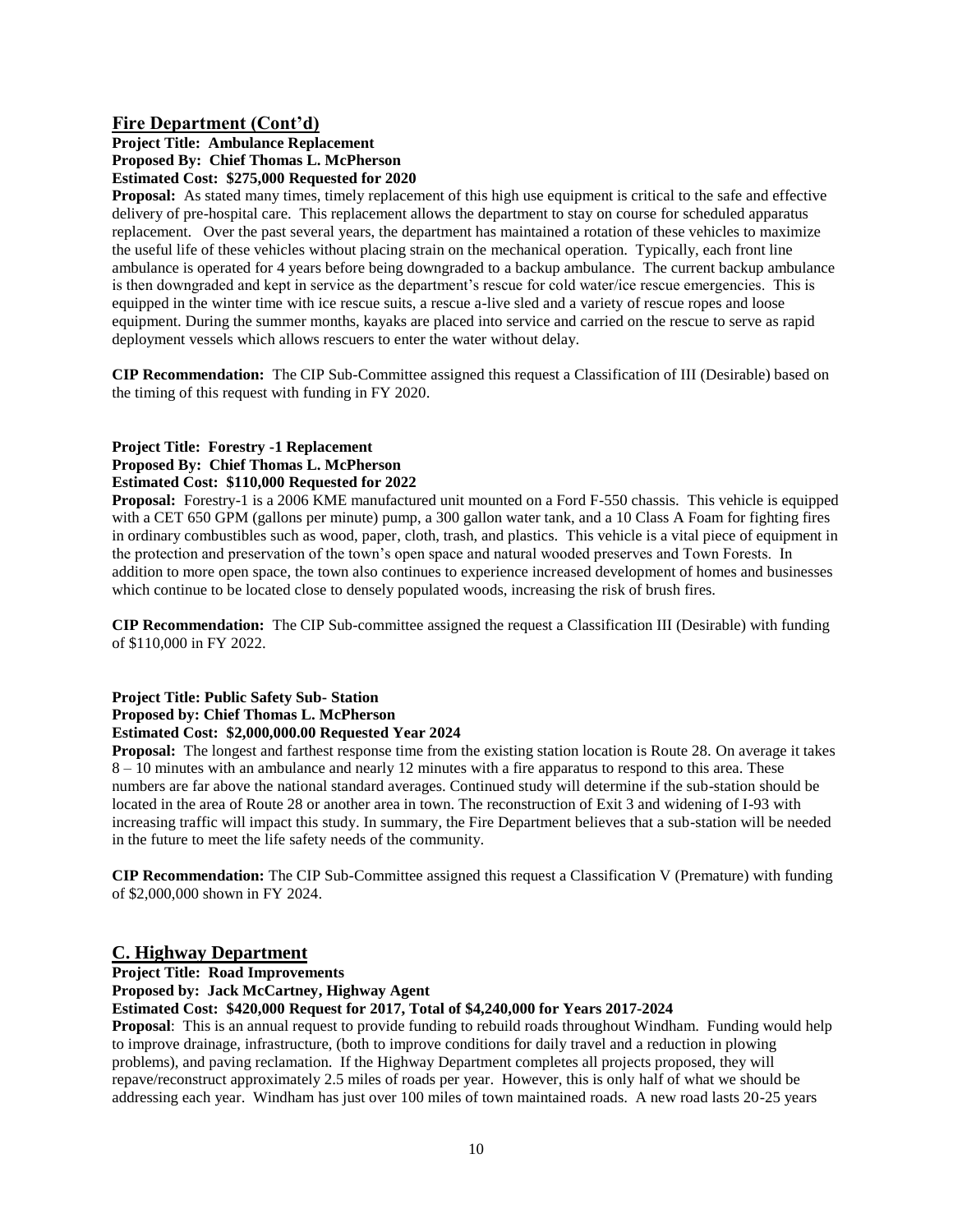before it needs to be repaved. This however does not take into account the usage, which is whether it is a collector street, through street or dead end.

By not keeping up with the repaving cycle, we are then forced to reconstruct additional miles of roads each year. It should be noted that the cost to reconstruct a road is 10 times the cost to repave one.

**CIP Recommendation**: The sub-committee assigned a Classification I (Urgent) with funding of \$390,000 in FY2017, \$420,000 in FY2018, \$450,000 in FY2019, \$480,000 in FY2020, \$510,000 in FY2021, \$540,000 in FY2022, \$570,000 in FY2023, and \$600,000 in FY2024.

#### **Project Title: Wood Chipper Proposed by: Jack McCartney, Highway Agent Estimated Cost: \$50,000 in Year 2017**

**Proposal:** To purchase a wood chipper to aid in brush work and damage to trees due to storms. The town currently does not own a wood chipper and subcontracts the work. Although owning the chipper would not reduce the cost to the Town as opposed to subcontracting the services, it would provide the convenience of having it available when required.

**CIP Recommendation**: The sub-committee assigned a Classification III (Desirable) with funding of \$50,000 in FY2022.

**Project Title: Small Rubber Track Excavator Proposed by: Jack McCartney, Highway Agent Estimated Cost: \$100,000 in Year 2018**

**Proposal**: To purchase a small rubber track excavator for multiple uses including shoulder repairs, treatment swale and detention pond maintenance, culvert repair or replacement and basin or other drainage structure repairs.

**CIP Recommendation**: The sub-committee assigned a Classification III (Desirable) with funding of \$100,000 in FY2019.

**Project Title: Five Ton Truck Replacement Proposed by: Jack McCartney, Highway Agent Estimated Cost: \$200,000 in Year 2020**

**Proposal**: First scheduled replacement due for a newer 5 ton truck. The amount may vary depending on the condition of accessories mounted on existing truck

**CIP Recommendation**: The sub-committee assigned a Classification III (Desirable) with funding of \$200,000 FY2020.

**Project Title: Five Ton Truck Replacement Proposed by: Jack McCartney, Highway Agent Estimated Cost: \$210,000 in Year 2022**

**Proposal**: Second scheduled replacement due for a newer 5 ton truck. The amount may vary depending on the condition of accessories mounted on existing truck

**CIP Recommendation**: The sub-committee assigned a Classification III (Desirable) with funding of \$210,000 FY2022.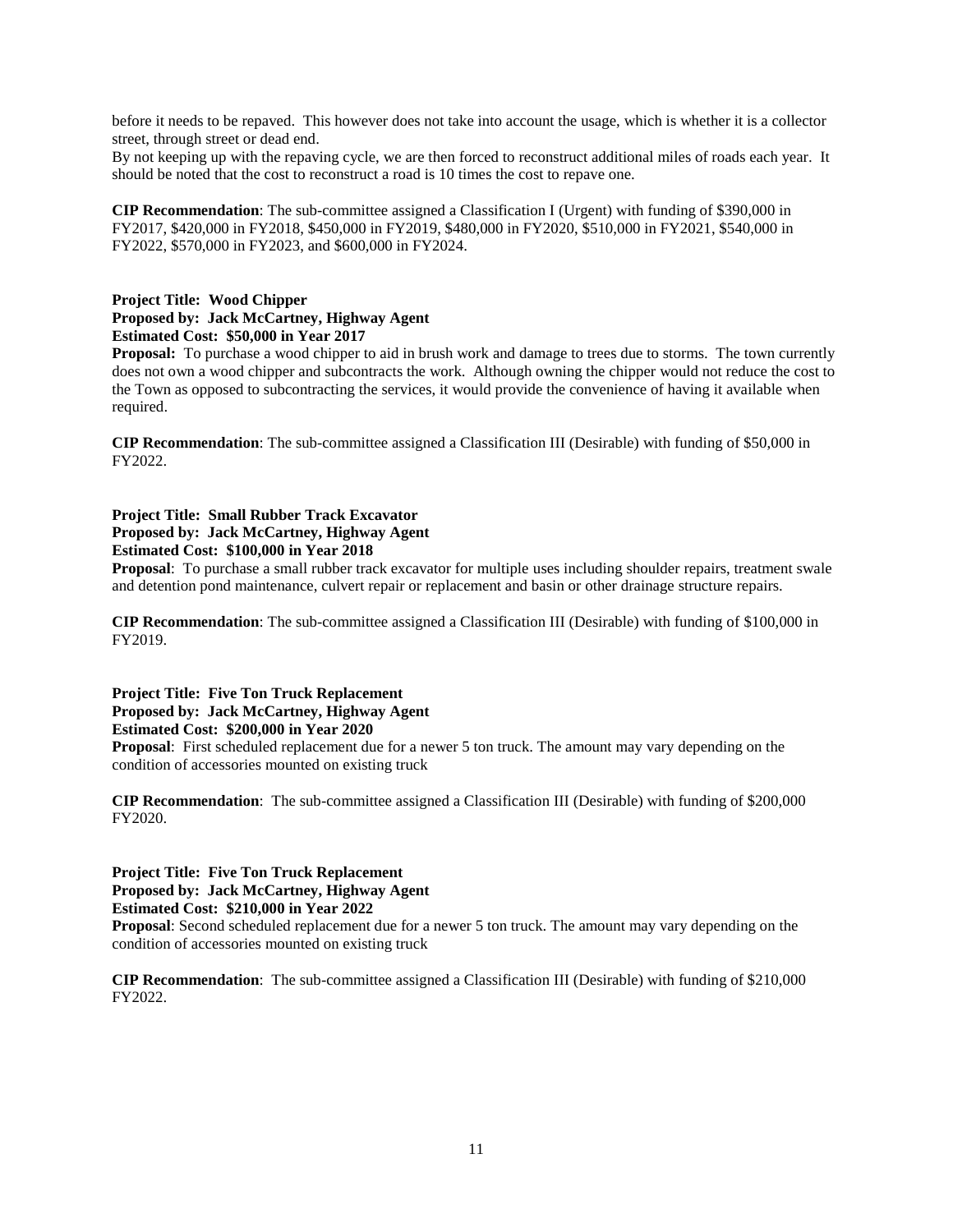# **Highway Department (Cont'd)**

**Project Title: Five Ton Truck Replacement Proposed by: Jack McCartney, Highway Agent Estimated Cost: \$215,000 in Year 2023**

**Proposal**: Third scheduled replacement due for a newer 5 ton truck. The amount may vary depending on the condition of accessories mounted on existing truck

**CIP Recommendation**: The sub-committee assigned a Classification IV (Deferrable) with funding of \$215,000 FY2023.

# **D. Administration/Board of Selectmen**

**Project Title: Greenway Trail Improvements** 

## **Proposed by: David Sullivan, Town Administrator**

**Estimated Cost:** \$900,000 Funding, Year 2017. Offsetting revenues of \$720,000 from the State through a Transportation Assistance Program (TAP) Grant. Town portion, \$180,000, will be contingent on the town being awarded the grant.

**Proposal:** Provide a bicycle and pedestrian path to connect the Greenway Recreational Trail west of Interstate 93 to the Rockingham Recreational Trail, east of Interstate 93. The path will be 8 foot paved width and 2 foot shoulder stone dust extending 13,000 linear feet. The State will construct a box culvert under 93 to connect the two trails. The proposal will improve the trail beginning at the intersection of Meetinghouse Road and Old Mill Road and running to the intersection of the westerly right-of-way line of Interstate 93.

**CIP Recommendation:** The sub-committee assigned a Classification I (Urgent) with funding of \$900,000 in FY2017, split between the state Grant for \$720,000 and the Town matching for \$180,000. However, the project is contingent upon the Town receiving the 80% grant. Grant monies are shown in the plan under Other CIP Annual Contributions.

#### **Project Title: Town Complex Beautification**

#### **Proposed by: David Sullivan, Town Administrator**

**Estimated Cost:** \$300,000 Funding in Two Phases, \$100,000 Year 2017 and \$200,000 in Year 2018. **Proposal:** This is a multi-phase project to upgrade the area in the Town Center between the Bartley Building and Senior Center and the Town Hall, Community Development and the Old Town Library, Nesmith Building. Phase I of the project involves improving the area behind the Bartley Building including the Veterans Memorial and Flag Fire Pit, the Town Common Bridge over the brook, erecting a Gazebo on the commons and building the sidewalks in front of the Bartley Building on North Lowell going onto Church Street.

Phase II of the project includes removing the pavement in front of the Community Development building, providing sidewalks on North Lowell to the Town Hall, providing a "stamped textured' cross walk across Lowell Road, restructuring the sloping and parking in front of the Town Hall and putting additional parking in the rear of the Community Development Department building.

**CIP Recommendation:** The sub-committee assigned a Classification I (Urgent) with funding of \$100,000 in FY2018, and a Classification II (Necessary. Needed within  $1 - 3$  years) for Phase II with funding of \$200,000 in 2019.

# **E. Library**

# **Project Title: Replace carpets/vinyl and exterior painting.**

**Proposed by: Carl Heidenblat**

#### **Estimated Cost: \$85,000 (\$65,000 for carpeting and \$20,000 for painting) FY2017**

**Proposal**: The carpeting at the library is 19 years old. The application would cover the cost of the carpeting and hard flooring (\$65,000) and exterior painting (\$20,000). The carpets will be replaced with tiled carpets squares which can be replaced in spots when needed in the future and the hard linoleum floors with vinyl tiles. Both are considered safety issues as old carpet has puckered and most of the adhesive had broken down. The hard floors are chipped and broken and are difficult to clear in the bathrooms and kitchen. The exterior of the library was last painted over 6 years ago and will need a fresh coat and protect it from rot.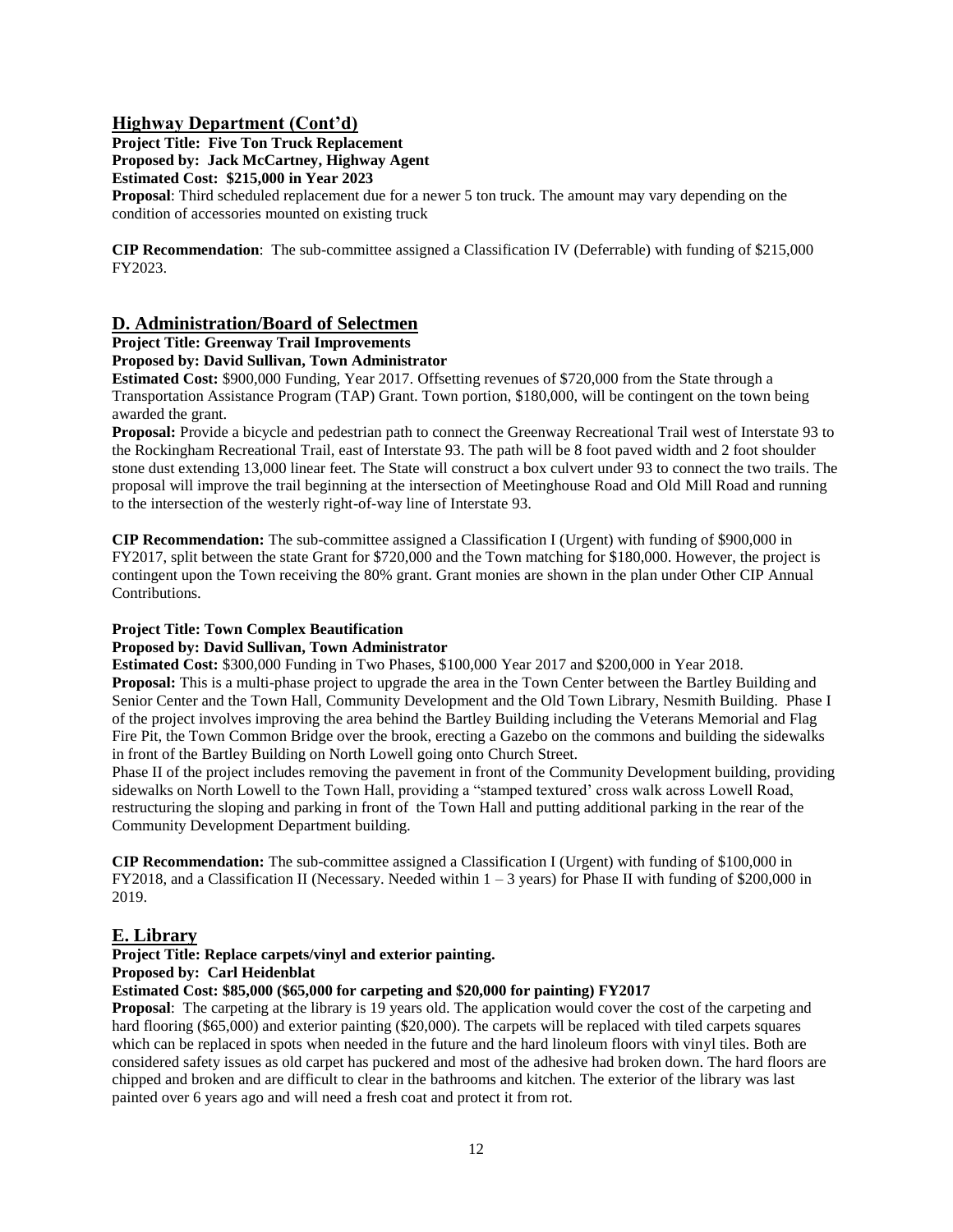**CIP Recommendation:** The sub-committee assigned a Classification I (Urgent) with funding of \$85,000 in FY 2017.

#### **Project Title: Replace Roof Proposed by: Carl Heidenblad Estimated Cost: \$80,000 FY2019**

**Proposal**: The Nesmith Library was built in 1996 and opened in 1997. The original roof is approaching its 20<sup>th</sup> year and has held up well. However, a few spots especially an area above the furnace room have some significant wear due to the recent ice storms. Though not an urgent matter, it would be best to start planning for a roof replacement in the near future. If, however, a proposal by the Windham Local Energy Committee (LEC) to install solar panels on the roof is approved, the roof replacement might become an urgent matter.

**CIP Recommendation:** The sub-committee assigned a Classification II (Necessary) with funding of \$80,000 in FY 2019.

# **F. Town Clerk**

# **Project Title: Vault / Records Project Proposed By: Nicole Bottai**

#### **Estimated Cost: \$50,000 Requested for 2017**

**Proposal**: The records vault in Town Hall is in need of a complete reorganization, technology updates, and an ongoing maintenance plan to preserve permanent records. In 2016, the CIP committee recommended Phase I be presented to the voters and the Town Meeting vote passed phase I. During 2016, it was determined a proper bid could not be realized without an inventory, therefore Phase I will provide an inventory of what in the vault is in need of digitization prior to receiving the full scanning bid at the completion of the inventory. Phase II would be the completion of the scanning and recurring maintenance of the records. Within the \$50,000 funding requested for Phase II, a professional company would furnish a plan specific to the Town of Windham, set up new protocols and operating procedures, would complete organization of all records in the vault including indexing, boxing, labeling, scanning of records, completing the capability for keyword searches, setting up a secure controlled access log for both public access from the Town website as well as internal access for staff. In addition, the company will provide a destruction log that coincides with the RSA-33-A Data Retention schedule. Recommendations for Phase III, if required will be provided by the consultant.

**CIP Recommendation:** Last year, the CIP committee ranked Phase I of this plan a Classification I (Urgent) and Town Meeting approved the appropriation. Discussions this year centered on the delay in completion of Phase I and the CIP Sub-committee assigned the Phase II request a Classification II (Necessary) with full funding of \$50,000 in FY2018 for Phase II of the project.

#### **G. Solid Waste Management**

# **Project Title: 2005 Trailer Replacement**

# **Proposed by: David Poulson**

# **Estimated Cost: \$55,000 FY2018**

**Proposal**: The Transfer Station has a fleet of 6 trailers; 4 open-top, walking floor for trash, demolition, and metal and 2 close-top, push-out for single stream recyclables. The recommended replacement guideline for trailers in the Town's Vehicle Maintenance Policy is every 12 years with optional overhaul every 8 years. The main reason to consider replacement at a prudent timeframe is the condition of the trailer due to use and its salvage value. This request will replace a trailer that was purchased in 2005.

**CIP Recommendation**: The sub-committee assigned a Classification II (Necessary) with funding of \$55,000 in FY 2018.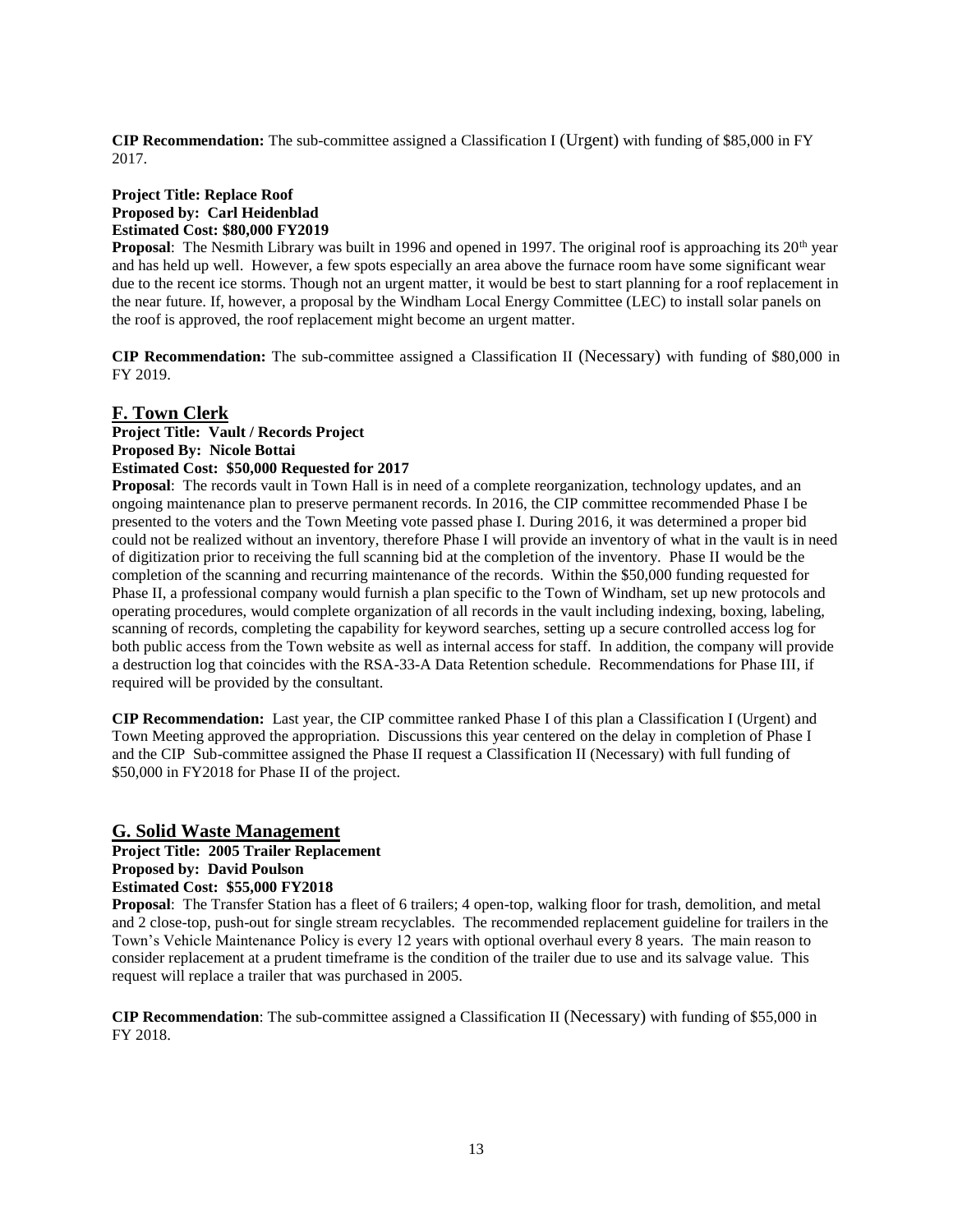# **Solid Waste Management (Cont'd)**

**Project Title: Wheel Loader Proposed by: David Poulson Estimated Cost: \$100,000 FY2018**

**Proposal**: This will replace the 2009 Takeuchi loader that was purchased used with 90 hours in 2010. This loader has recently been relegated to second line so the rate of accumulating hours should be greatly reduced. This proposal is within the Town replacement policy for vehicles. The loader is used to move the waste stream into the trailer.

**CIP Recommendation**: The sub-committee assigned a Classification II (Necessary) with funding of \$100,000 in FY 2018.

**Project Title: 2007 Trailer Replacement Proposed by: David Poulson**

**Estimated Cost: \$60,000 FY2019**

**Proposal**: As stated above, this request follows the Town's Vehicle Maintenance Policy. This request will replace a trailer that was purchased in 2007.

**CIP Recommendation**: The sub-committee assigned a Classification II (Necessary) with funding of \$60,000 in FY 2019.

## **Project Title: Truck Replacement Proposed by: David Poulson Estimated Cost: \$150,000 FY2019**

**Proposal**: This will replace the 2005 Sterling truck which was purchased used in 2007. This truck is currently a second line truck and is used less. This proposal is within the Town replacement policy for vehicles.

**CIP Recommendation**: The sub-committee assigned a Classification III (Desirable) with funding of \$150,000 in FY 2019

**Project Title: 2008 Trailer Replacement Proposed by: David Poulson Estimated Cost: \$65,000 FY2021**

**Proposal**: As stated above, this request follows the Town's Vehicle Maintenance Policy. This request will replace a trailer that was purchased in 2008.

**CIP Recommendation**: The sub-committee assigned a Classification III (Desirable) with funding of \$65,000 in FY 2021.

**Project Title: Truck Replacement Proposed by: David Poulson Estimated Cost: \$150,000 FY2021**

**Proposal**: This will replace the 2007 Mack truck which was purchased used in 2009. This truck is currently a front line truck and is used more. This proposal is within the Town replacement policy for vehicles..

**CIP Recommendation**: The sub-committee assigned a Classification III (Desirable) with funding of \$150,000 in FY 2021.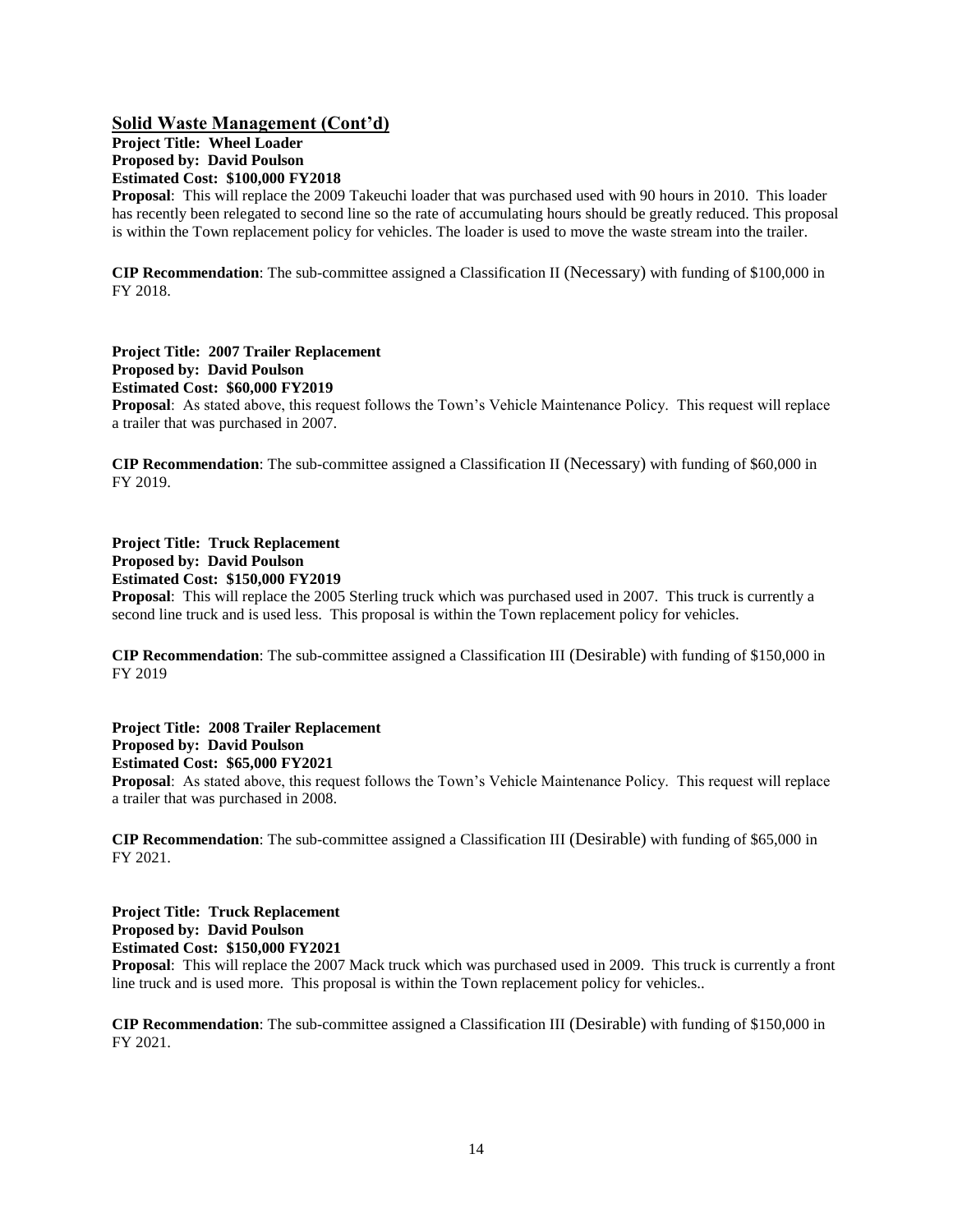## **Solid Waste Management (Cont'd)**

**Project Title: 2008 Trailer Replacement Proposed by: David Poulson Estimated Cost: \$67,500 FY2022 Proposal**: As stated above, this request follows the Town's Vehicle Maintenance Policy. This request will replace a trailer that was purchased in 2008.

**CIP Recommendation**: The sub-committee assigned a Classification IV (Deferrable) with funding of \$67,500 in FY 2022.

**Project Title: Wheel Loader Proposed by: David Poulson Estimated Cost: \$100,000 FY2022**

**Proposal**: This will replace the 2013 Takeuchi loader that was purchased used with 160 hours in 2014. This proposal is within the Town replacement policy for vehicles. The loader is used to move the waste stream into the trailer.

**CIP Recommendation**: The sub-committee assigned a Classification IV (Deferrable) with funding of \$100,000 in FY 2022.

**Project Title: 2010 Trailer Replacement Proposed by: David Poulson Estimated Cost: \$67,500 FY2023 Proposal**: As stated above, this request follows the Town's Vehicle Maintenance Policy. This request will replace a trailer that was purchased in 2008.

**CIP Recommendation**: The sub-committee assigned a Classification IV (Deferrable) with funding of \$67,500 in FY 2023.

**Project Title: Trailer Replacement Proposed by: David Poulson Estimated Cost: \$68,000 FY2024**

**Proposal**: As stated above, this request follows the Town's Vehicle Maintenance Policy. This request will replace a previously purchased trailer.

**CIP Recommendation**: The sub-committee assigned a Classification IV (Deferrable) with funding of \$68,000 in FY 2024

#### **H. Recreation Committee**

**Project Title: Passive Recreation at Griffin Park Proposed by: Cheryl Haas, Recreation Coordinator Estimated Cost: \$90,000 FY2017**

**Proposal:** The voters approved the first \$90,000 of the estimated \$200,000 needed for the passive recreation on the 2016 town meeting ballot. The Recreation department has spent the summer of 2016 fund raising for the shortfall and have raised nearly \$30,000 through sale of named bricks that will form the foundation of the passive recreation area and through sales of consumables at the town beach. This request was for the remaining \$90,000, the estimate for the remainder of funds necessary to complete this project. Recreation will continue to fund raise in order to decrease the full burden on the taxpayers.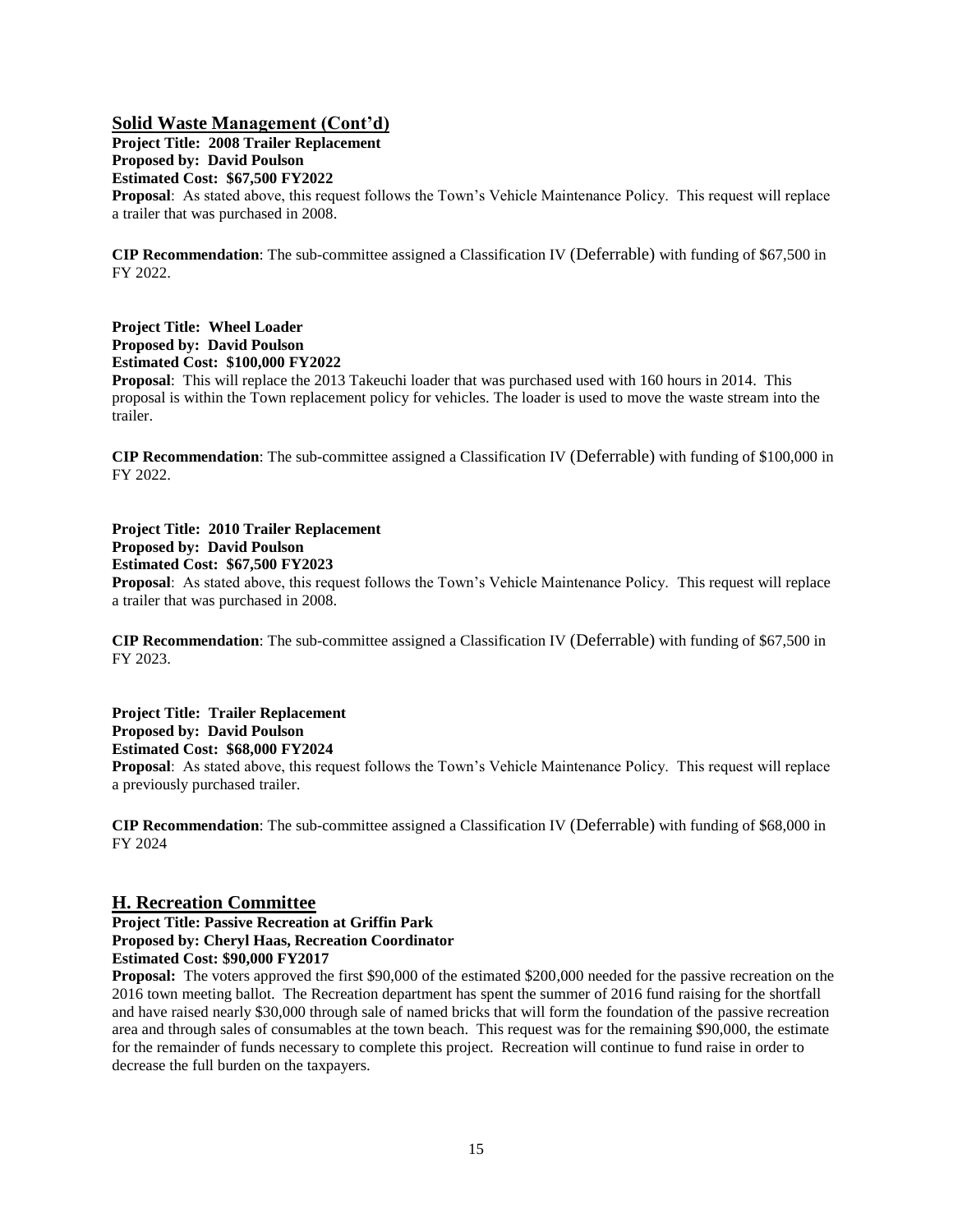**CIP Recommendation:** The CIP Subcommittee assigned this request a Classification II (Necessary) with funding of \$90,000 in FY2018.

# **I. Rail Trail Alliance**

**Project Title: Rail Trail Rain Forest Re-pavement Proposed By: Mark Samsel**

# **Estimated Cost: \$130,000 Requested for 2017**

**Proposal:** The project involves engineering, excavation, rebasing, drainage and re-pavement of 1,800 feet of the rainforest section of the Rail/Trail. 2016 marks the  $10<sup>th</sup>$  anniversary of the paving of the original rail/trail. The most challenging part of the trail is this 1800 ft stretch call the "rainforest" that runs through cut ledge, a lined cut of 35- 40ft rock wall, the longest in the state. This area is also home to several ledged based birds, flora and ice flows in the winter.

Because of the challenges of the cut through ledge, high water table and difficult maintenance of inadequate ditch lines and remaining of the stone left from the past fiber optic network, this section is in need of re-paving. Freezing of the base with the high water table has caused frost heaves which remain year round because of the size of the rocks and lack of proper drainage. This has become a safety issue with protrusions and accelerated deteriorating of the pavement.

**CIP Recommendation:** The CIP committee assigned this request a Classification II (Necessary) with funding of \$130,000 in FY2018.

## **J. IT/GIS Director**

# **Project Title: Phone System Replacement**

**Proposed By: Eric DeLong**

# **Estimated Cost: \$50,000 Requested for 2017**

**Proposal:** To use \$50,000 to replace the current phone system for town offices, including the police department. This project will replace a 30 year old phone system and provide a current set of functionalities including voicemail, Voice over IP (VoIP) which will leverage the internet to further reduce the total costs for the phone systems. This project has a 3-year return on investment as it replaces a system that has passed its End of Supported Life status, where handsets are increasingly difficult to find when replacements are necessary.

**CIP Recommendation:** The CIP committee assigned this request a Classification I (Urgent) with funding of \$50,000 in FY2017.

# **K. Windham School District**

#### **Project Title: Capital Needs for Future Building and/or Renovation Project Proposed by Bill Hickey on behalf of the Windham School Board Estimated Cost: \$800,000 in FY 2017**

**Proposal:** To use \$800,000 to be put into a CRF (Capital Reserve Fund) to offset cost for future building projects. Currently the Windham School Board is working on a potential expansion project that could be placed on the ballot in March of 2017. The current project that these funds could be used for, if approved by the voters, is the expansion at Golden Brook School. At this time the exact cost for this project is unknown although the district is working vigorously to have budget numbers in November, 2016. This request is in line with qualitative and quantitative data that clearly shows that the district schools are overcrowded. For additional information please visit [www.windhamsd.org](http://www.windhamsd.org/)

**CIP Recommendation:** The sub-committee assigned a classification I (urgent) with funding of \$700,000 in FY2017.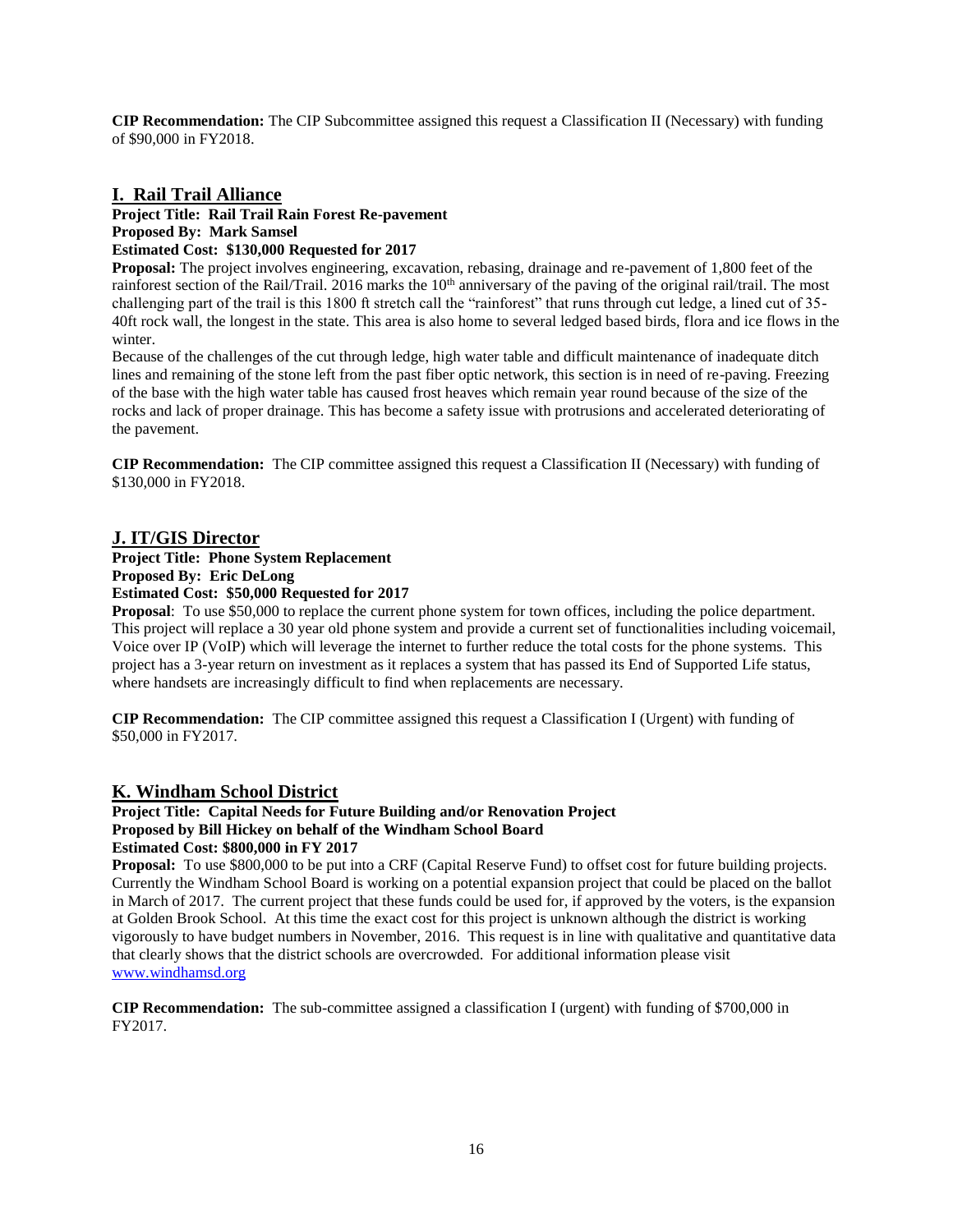# **L. Departments/Committees with No Requested Projects for the FY 2016-2023 CIP:**

- Tax Collector
- Assessor
- Forestry Committee
- Historic District/Heritage Committee
- Maintenance
- Planning Board
- Community Development Department
- Local Energy Committee
- Economic Development Committee
- Solid Waste Management
- Housing Authority
- Cemeteries
- Cable
- Senior Center
- Windham Historic Commission (Searles)
- Museum Trustees/Historical Society
- Conservation Commission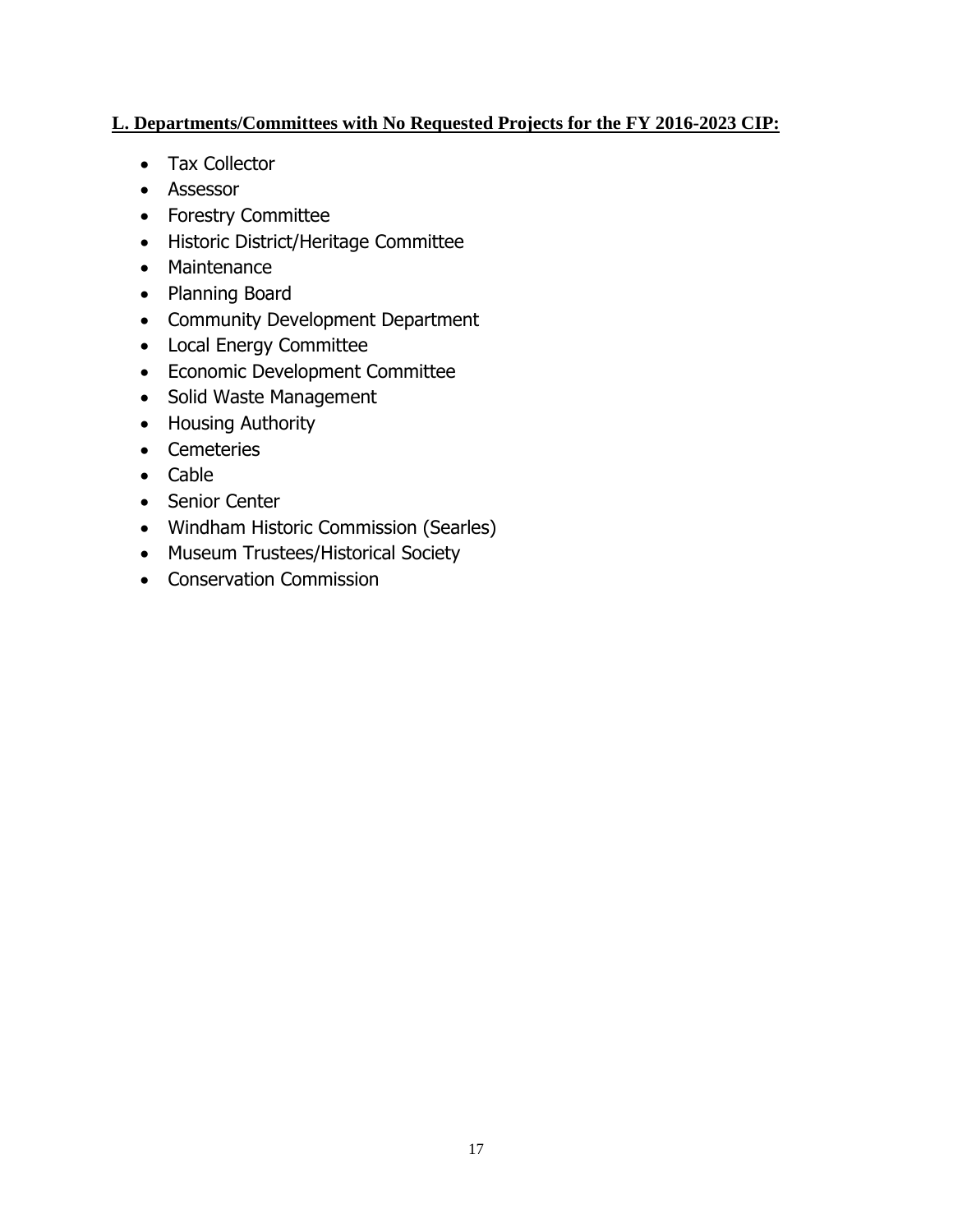# **APPENDIX A**

# **2016 CIP SUB-COMMITTEE MEMBERSHIP**

- Rob Gustafson Chairman (Citizen Volunteer)
- $\triangleleft$  Steven Bookless Vice Chair (Citizen Volunteer)
- Dan Guttman Secretary, Planning Board Member
- Neelima Gogumalla Member (Citizen Volunteer)
- Kathleen DiFruscia Planning Board Member
- Roger Hohenberger Board of Selectmen Representative
- $\triangle$  Ken Eyring School Board Representative
- Dennis Senibaldi Alternate School Board Representative
- Joel Desilets Alternate Board of Selectmen Representative